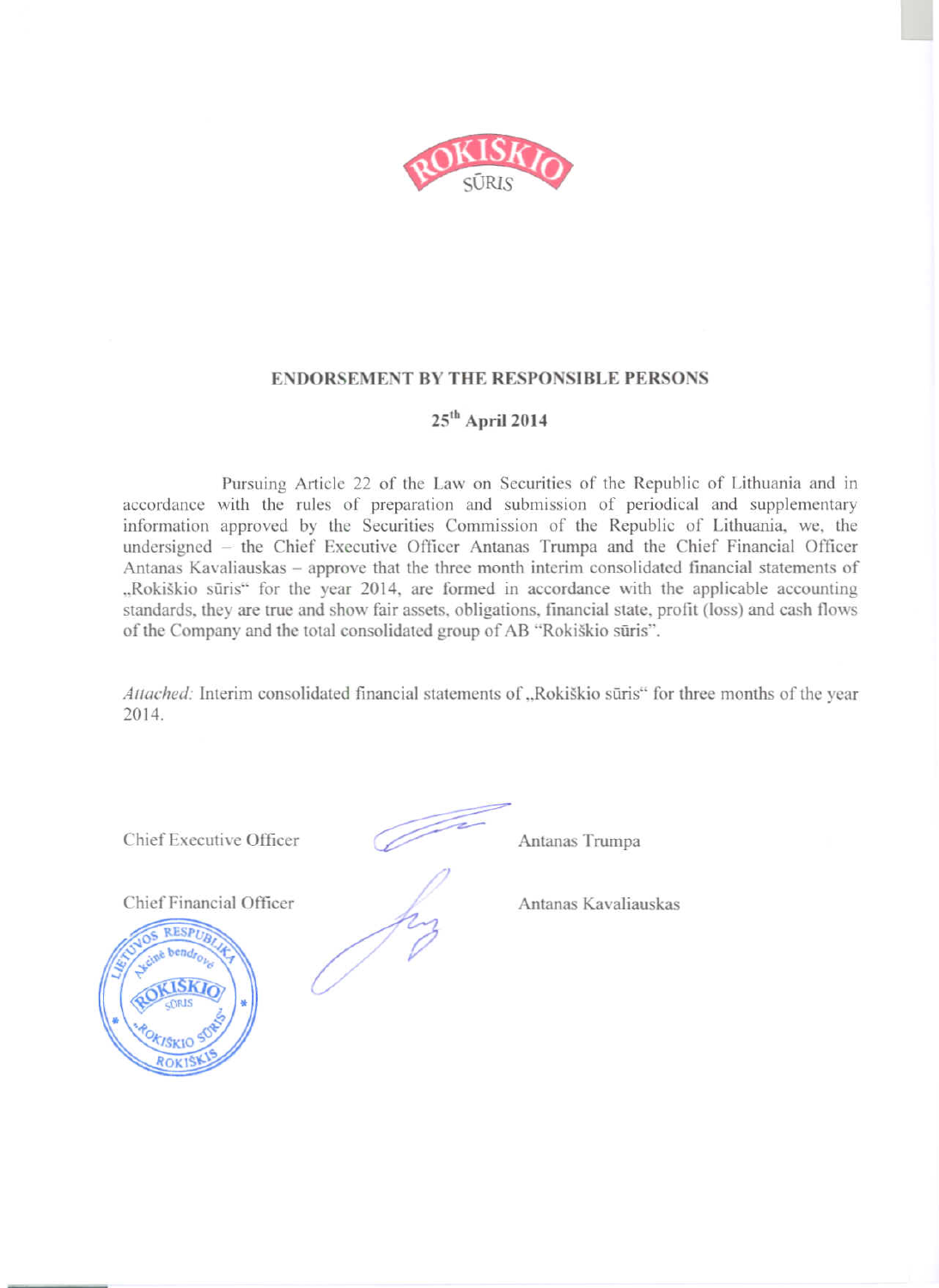

# **A SET OF INTERIM CONSOLIDATED FINANCIAL STATEMENTS OF ROKISKIO SURIS AB FOR THREE MONTH PERIOD OF THE YEAR 2014**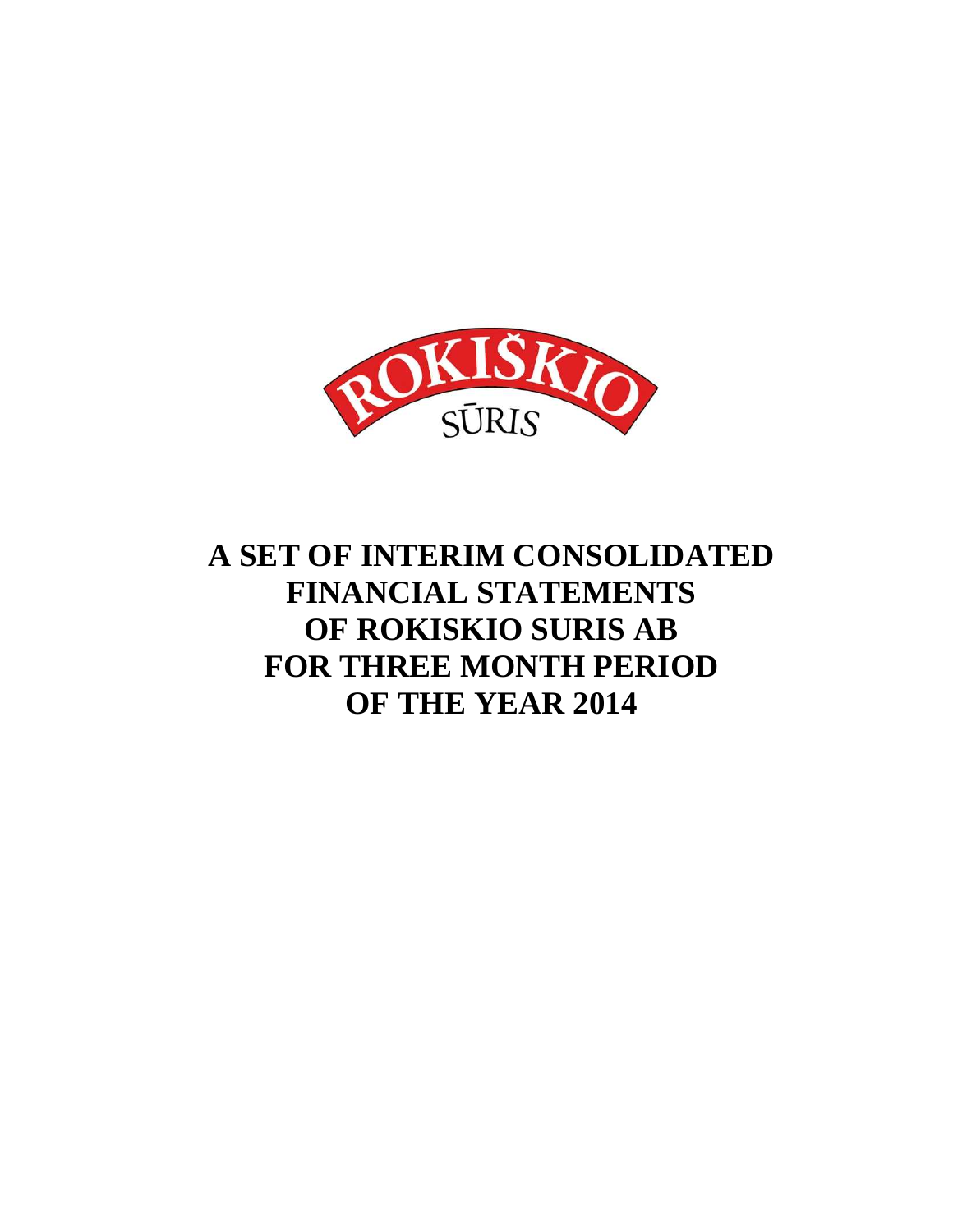# **TABLE OF CONTENTS**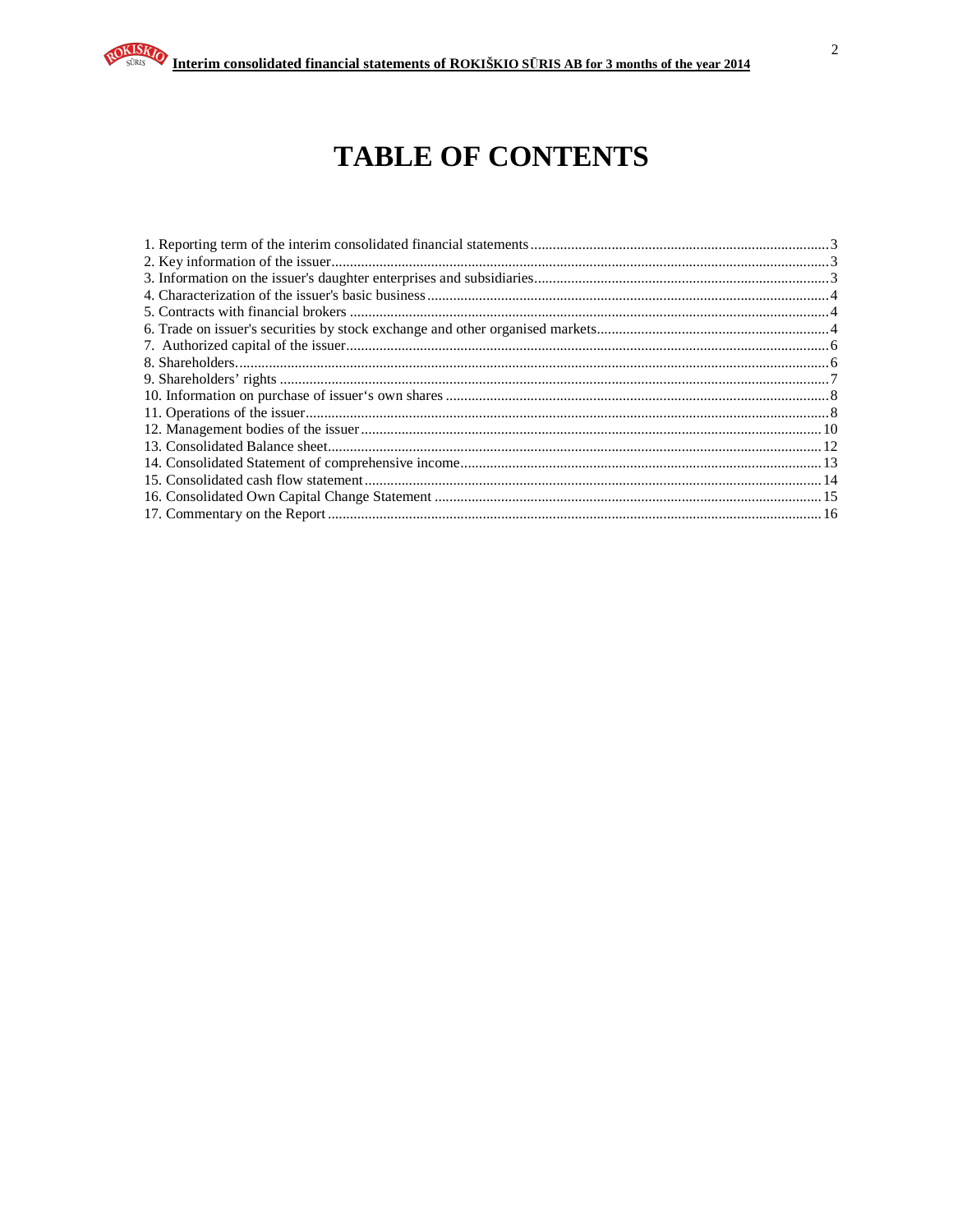# **1. Reporting term of the interim consolidated financial statements**

The interim consolidated financial statements are prepared for three month period of the year 2014.

## **2. Key information of the issuer**

Name of the issuer: Joint stock company "Rokiskio suris". Legal base: Joint Stock Company. Address – Pramones str. 3, LT 42150 Rokiskis, Republic of Lithuania. Telephone: +370 458 55 200, fax +370 458 55 300. E-mail address: rokiskio.suris@rokiskio.com Website: www.rokiskio.com Registered in on  $28<sup>th</sup>$  February 1992 by the Authorities of Rokiskis region. Re-registered in on 28<sup>th</sup> November 1995 by the Ministry of Economy of the Republic of Lithuania. Company code 173057512. Manager of registry of legal entities – State company "Registru centras". The authorized capital of AB "Rokiskio suris" equals to LTL 35,867,970. There are 35,867,970 shares. Nominal value per share equals to LTL 1 (one litas).

## **3. Information on the issuer's daughter enterprises and subsidiaries**

The consolidated group (hereinafter the "Group") consists of the Parent Company, two branches, five subsidiaries and one joint venture.

#### **Subsidiaries of AB "Rokiškio s**ū**ris":**

UAB "Rokiskio pienas" legal address: Pramonės str. 8, LT - 28216 Utena. Company code: 300561844. AB "Rokiškio sūris" is its founder and the only shareholder having 100 per cent of shares.

UAB "Rokiškio pieno gamyba" legal address: Pramonės str. 8, LT - 28216 Utena. Company code: 303055649. AB "Rokiškio sūris" is its founder and the only shareholder having 100 per cent of shares.

Dairy cooperative "Žalmargė" legal address: Kalnalaukio str.1, Širvintos. Company code: 178301073.

Latvian company SIA Jekabpils piena kombinats (company code 45402008851, legal address: Akmenu iela 1, Jekabpils, Latvija LV-5201).

Latvian company SIA Kaunata (company code 240300369, legal address Rogs, Kaunata pag., Rezeknes nov., Latvia).

#### **Co-controlled company:**

UAB "Pieno upės", legal address: Sandėlių g. 9, Kaunas. Company code: 135027862.

#### **Branches of AB "Rokiškio s**ū**ris"**:

AB "Rokiškio sūris" branch Utenos pienas (Company code: 110856741, Pramonės g. 8, LT-28216 Utena);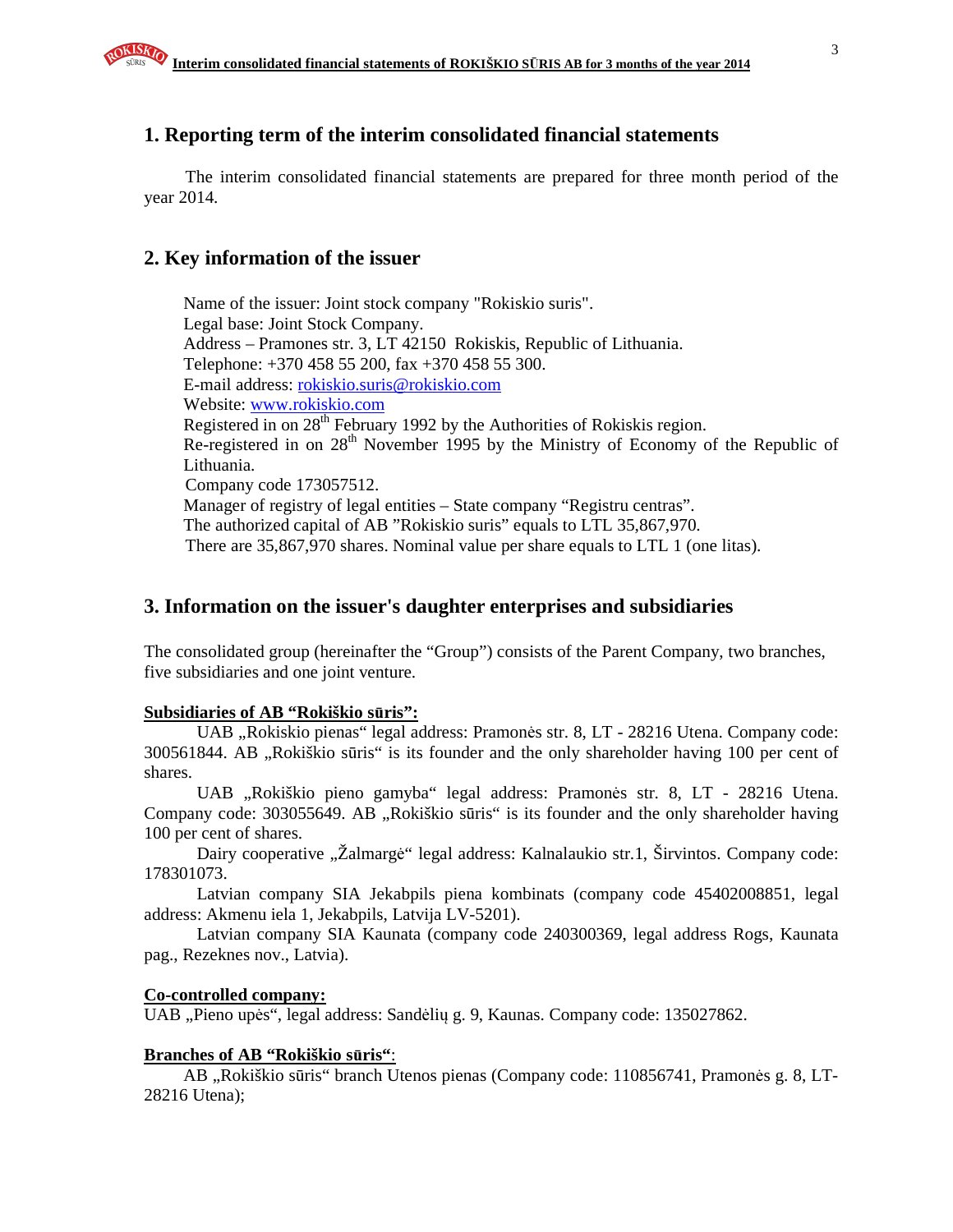AB "Rokiškio sūris" branch Ukmergės pieninė (Company code: 182848454, Kauno g. 51, LT-20119, Ukmergė).

# **4. Characterization of the issuer's basic business**

Basic business of the group of "Rokiškio sūris":

♦ Dairying and cheese production (EVRK 10.51);

Basic business of AB "Rokiškio sūris" is production and sales of fermented cheese, whey products, and skim milk powder.

Subsidiaries:

Basic business of UAB "Rokiškio pienas" is sales of fresh dairy products (fluid milk, kefir, sour milk, butter, curds, fresh cheese, sour cream, chocolate coated curds dessert, desserts).

Basic business of UAB "Rokiškio pieno gamyba" is production of fresh dairy products (fluid milk, kefir, sour milk, butter, curds, fresh cheese, sour cream, chocolate coated curds dessert, desserts).

Basic business of KB "Žalmargė" is purchase of raw milk.

Basic business of SIA Jekabpils piena kombinats – purchase of raw milk.

Basic business of SIA Kaunata – purchase of raw milk.

#### **Co-controlled company:**

Basic business of UAB "Pieno upės" is purchase of raw milk.

#### **Branches of AB "Rokiškio s**ū**ris":**

Basic business of AB "Rokiškio sūris" branches Utenos pienas and Ukmergės pieninė is purchase of raw milk.

#### **5. Contracts with financial brokers**

On 24<sup>th</sup> December 2003, AB "Rokiškio sūris" made a contract with UAB FMĮ "Baltijos vertybiniai popieriai" (Gedimino pr.60, Vilnius) regarding administration of shareholders of AB ", Rokiškio sūris". On  $15<sup>th</sup>$  January 2007, the financial company changed its name into UAB FMI "Orion securities" (A.Tumėno str. 4, LT-01109 Vilnius).

## **6. Trade on issuer's securities by stock exchange and other organised markets**

The 35,867,970 ordinary registered shares of AB "Rokiškio sūris" are listed on the **Official List of NASDAQ OMX Vilnius Stock Exchange**. (VVPB symbol RSU1L). Nominal value per share 1 (one) litas.

The Company has not issued any debt securities for the public stock trading.

The Company has not issued nor registered any debt securities for the non-public stock trading. There are no securities which would not participate as a part of the Authorized Capital and be regulated by the Law on Securities.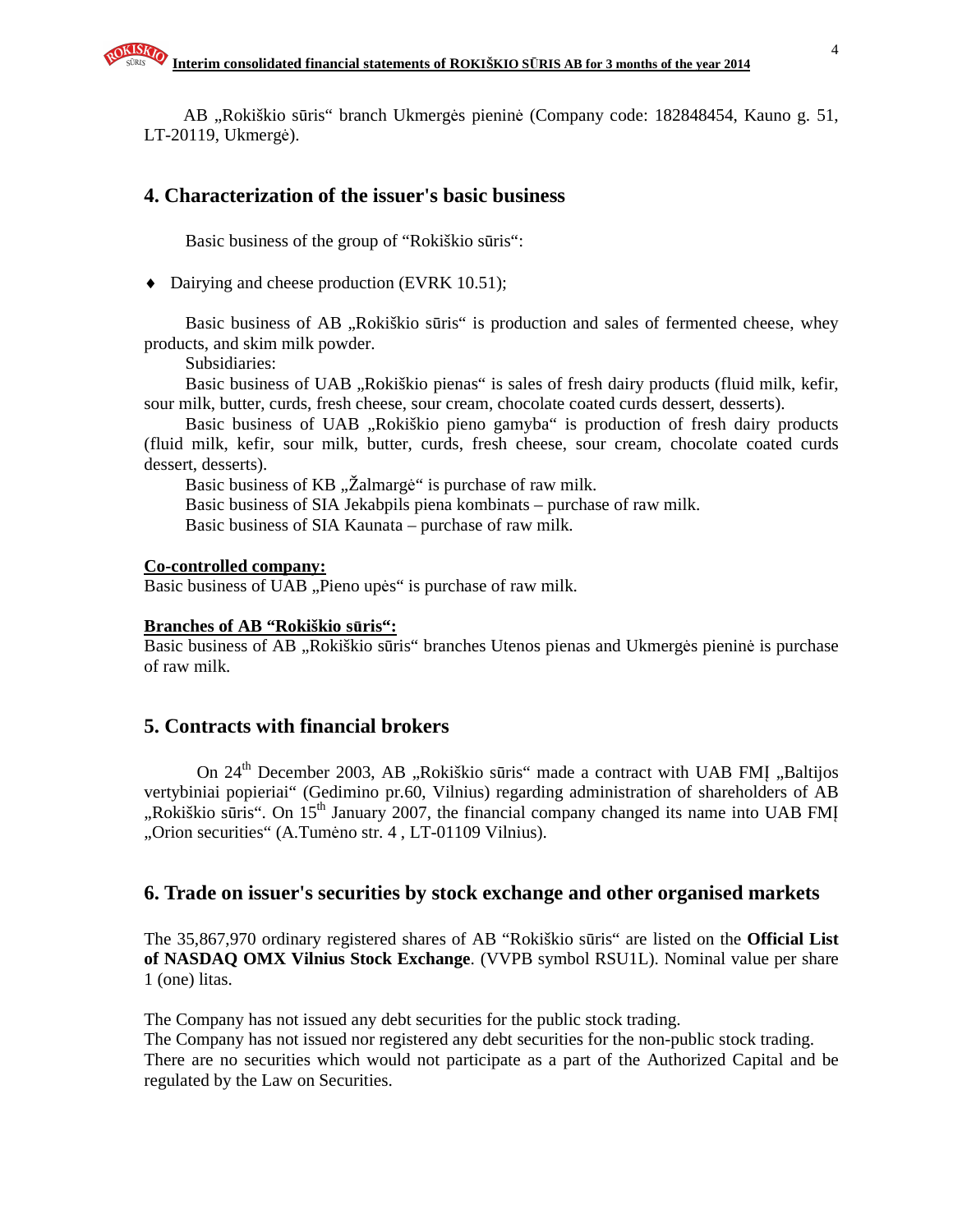The shares were not traded by other stock exchanges or similar institutions. As from 22nd November 2010 the trade on stock markets is performed in euros.

|            | <b>Reported</b><br>period | Price (Eur) |       |        |                 | <b>Turnover (Eur)</b>              |            |                  |                 |
|------------|---------------------------|-------------|-------|--------|-----------------|------------------------------------|------------|------------------|-----------------|
| from       | to                        | max         | min.  | avver. | Last<br>session | Date of last<br>trading<br>session | max        | min              | Last<br>session |
| 2011.01.01 | 2011.03.31                | 1.789       | 1.505 | 1.696  | 1.750           | 2011.03.31                         | 92,633.76  | $\overline{0}$   | $\overline{0}$  |
| 2011.04.01 | 2011.06.30                | 1.807       | 1.410 | 1.574  | 1.440           | 2011.06.30                         | 118,496.02 | $\mathbf{0}$     | 118,496.02      |
| 2011.07.01 | 2011.09.30                | 1.485       | 1.370 | 1.404  | 1.400           | 2011.09.30                         | 223,147.30 | $\mathbf{0}$     | 14,035.60       |
| 2011.10.01 | 2011.12.30                | 1.478       | 1.205 | 1.256  | 1.298           | 2011.12.30                         | 644,770.74 | $\mathbf{0}$     | 3,595.46        |
| 2012.01.01 | 2012.03.30                | 1.388       | 1.29  | 1.360  | 1.359           | 2012.03.30                         | 118,945.00 | $\boldsymbol{0}$ | $\overline{0}$  |
| 2012.04.01 | 2012.06.30                | 1.40        | 1.25  | 1.36   | 1.360           | 2012.06.29                         | 108,953.50 | $\mathbf{0}$     | 4,128.00        |
| 2012.07.01 | 2012.09.30                | 1.40        | 1.30  | 1.37   | 1.40            | 2012.09.28                         | 641,665.74 | $\mathbf{0}$     | 1,158.70        |
| 2012.10.01 | 2012.12.31                | 1.47        | 1.33  | 1.37   | 1.40            | 2012.12.28                         | 390,622.20 | $\mathbf{0}$     | 1,950.00        |
| 2013.01.01 | 2013.03.28                | 1.59        | 1.39  | 1.46   | 1.57            | 2013.03.30                         | 77,386.93  | $\mathbf{0}$     | 4,671.62        |
| 2013.04.01 | 2013.06.28                | 1.63        | 1.44  | 1.49   | 1.50            | 2013.06.28                         | 335,690.00 | $\mathbf{0}$     | 5,992.78        |
| 2013.07.01 | 2013.09.30                | 1.64        | 1.48  | 1.57   | 1.64            | 2013.09.30                         | 93,753.10  | $\mathbf{0}$     | 93,753.10       |
| 2013.10.01 | 2013.12.31                | 1.62        | 1.50  | 1.55   | 1.59            | 2013.12.30                         | 265,880.80 | $\mathbf{0}$     | 1,162.22        |
| 2014.01.01 | 2014.03.31                | 1.74        | 1.59  | 1.68   | 1.70            | 2014.03.31                         | 106,298.00 | $\boldsymbol{0}$ | $\mathbf{0}$    |

Trade by shares of AB Rokiskio sûris on NASDAQ OMX Vilnius Stock Exchange: **Trade on central market:**

**Trade by the shares of AB "Rokiškio s**ū**ris" within January-March 2014**  Price EUR



Data source – website of AB NASDAQ OMX Vilnius: http://www.nasdaqomxbaltic.com/market/?instrument=LT0000100372&list=2&pg=details&tab=historical&lang=en& currency=0&downloadcsv=0&date=&start\_d=1&start\_m=1&start\_y=2014&end\_d=31&end\_m=3&end\_y=2014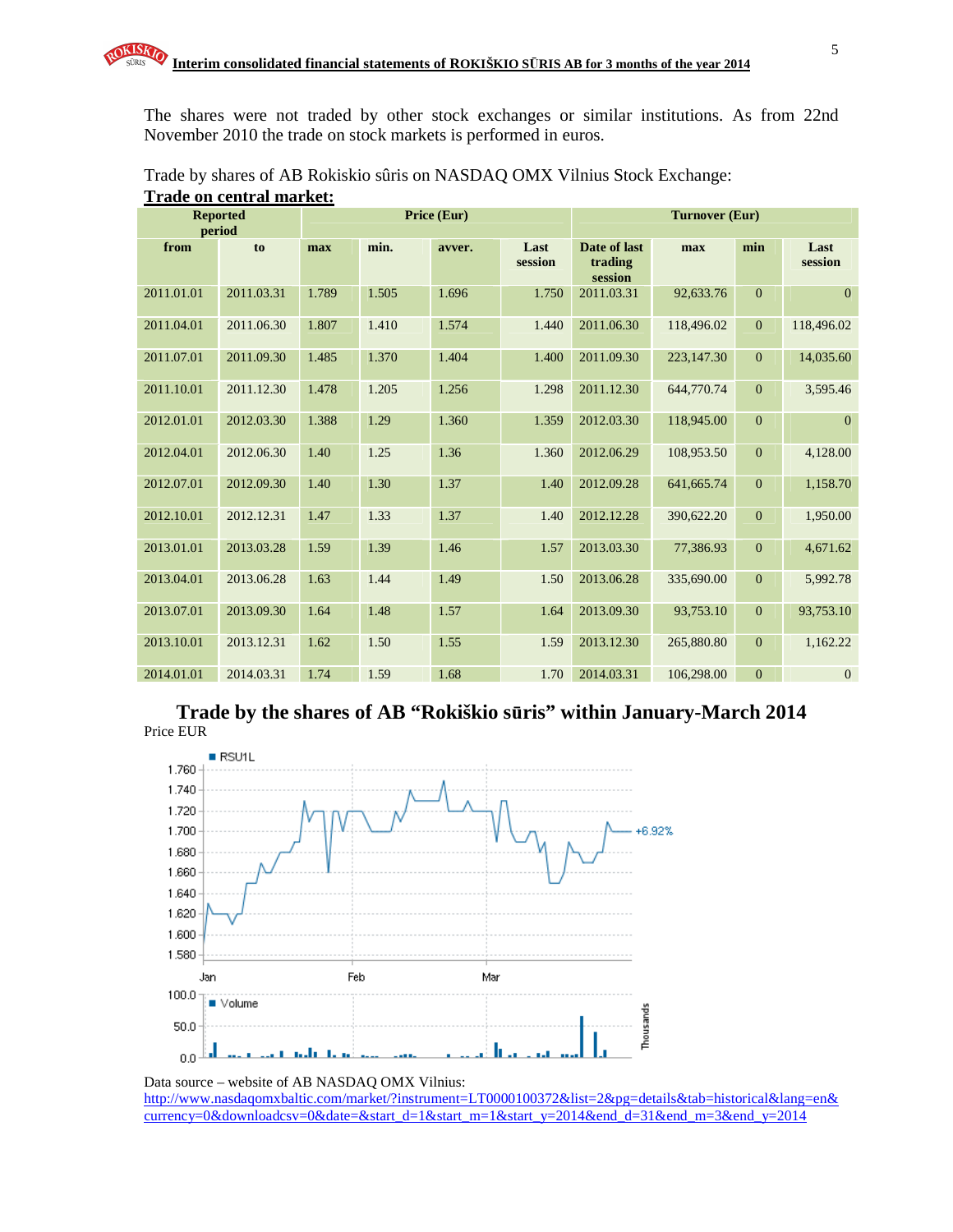| <b>Reporting period</b> |            | <b>Total turnover</b> |              | Date of last    | <b>Capitalisation</b> |
|-------------------------|------------|-----------------------|--------------|-----------------|-----------------------|
| from                    | to         | (units)               | (Eur)        | trading session | (Eur)                 |
| 2010.01.01              | 2010.03.31 | 988,352               | 975,929      | 2010.03.31      | 38,983,123            |
| 2010.04.01              | 2010.06.30 | 1,384,497             | 1,419,903    | 2010.06.30      | 37,406,882            |
| 2010.07.01              | 2010.09.30 | 829,929               | 1,022,024    | 2010.09.30      | 53,092,399            |
| 2010.10.01              | 2010.12.31 | 1,564,687             | 2,715,182    | 2010.12.30      | 68,893,250            |
| 2011.01.01              | 2011.03.31 | 482,039               | 817,582.95   | 2011.03.31      | 62,768,948            |
| 2011.04.01              | 2011.06.30 | 791,936               | 1,246,500.83 | 2011.06.30      | 51,649,877            |
| 2011.07.01              | 2011.09.30 | 821,016               | 1,152,527.70 | 2011.09.30      | 50,215,158            |
| 2011.10.01              | 2011.12.30 | 1,192,435             | 1,498,010.23 | 2011.12.30      | 46,556,625            |
| 2012.01.01              | 2012.03.31 | 189,564               | 257,712.33   | 2012.03.31      | 48,744,571            |
| 2012.04.01              | 2012.06.30 | 228,464               | 310,179.89   | 2012.06.29      | 48,780,439            |
| 2012.07.01              | 2012.09.30 | 835,557               | 1,142,089.88 | 2012.09.28      | 50,215,158            |
| 2012.10.01              | 2012.12.31 | 525,165               | 717,997.30   | 2012.12.28      | 50,215,158            |
| 2013.01.01              | 2013.03.31 | 265,841               | 389,055.13   | 2013.03.30      | 56,312,713            |
| 2013.04.01              | 2013.06.30 | 675,596               | 1,005,631.66 | 2013.06.28      | 53,801,955            |
| 2013.07.01              | 2013.09.30 | 358,981               | 562,423.85   | 2013.09.30      | 58,823,471            |
| 2013.10.01              | 2013.12.31 | 743,434               | 1,154,134.97 | 2013.12.30      | 57,030,072            |
| 2014.01.01              | 2014.03.31 | 381,601               | 640,913.17   | 2014.03.31      | 60,975,549            |

# **Capitalization of the Securities**

# **7. Authorized capital of the issuer**

As at 31<sup>st</sup> March 2014, the Authorized capital of AB "Rokiškio sūris" comprised of the following:

| Type of shares             | Number of shares | Nominal value,<br><b>LTL</b> | Total nominal<br>value. LTL | Share of<br>authorized capital<br>(% ) |
|----------------------------|------------------|------------------------------|-----------------------------|----------------------------------------|
|                            |                  |                              |                             |                                        |
| Ordinary registered shares | 35,867,970       |                              | 35,867,970                  | 100.00                                 |

All shares of AB "Rokiškio sūris" are paid-up, and they are not subject to any limitations of transference.

# **8. Shareholders.**

Total number of shareholders (as at 31.03.2014)– 5,527 shareholders.

**The shareholders having or owning over 5 per cent of the issuer's authorized capital (as at 31.03.2014):**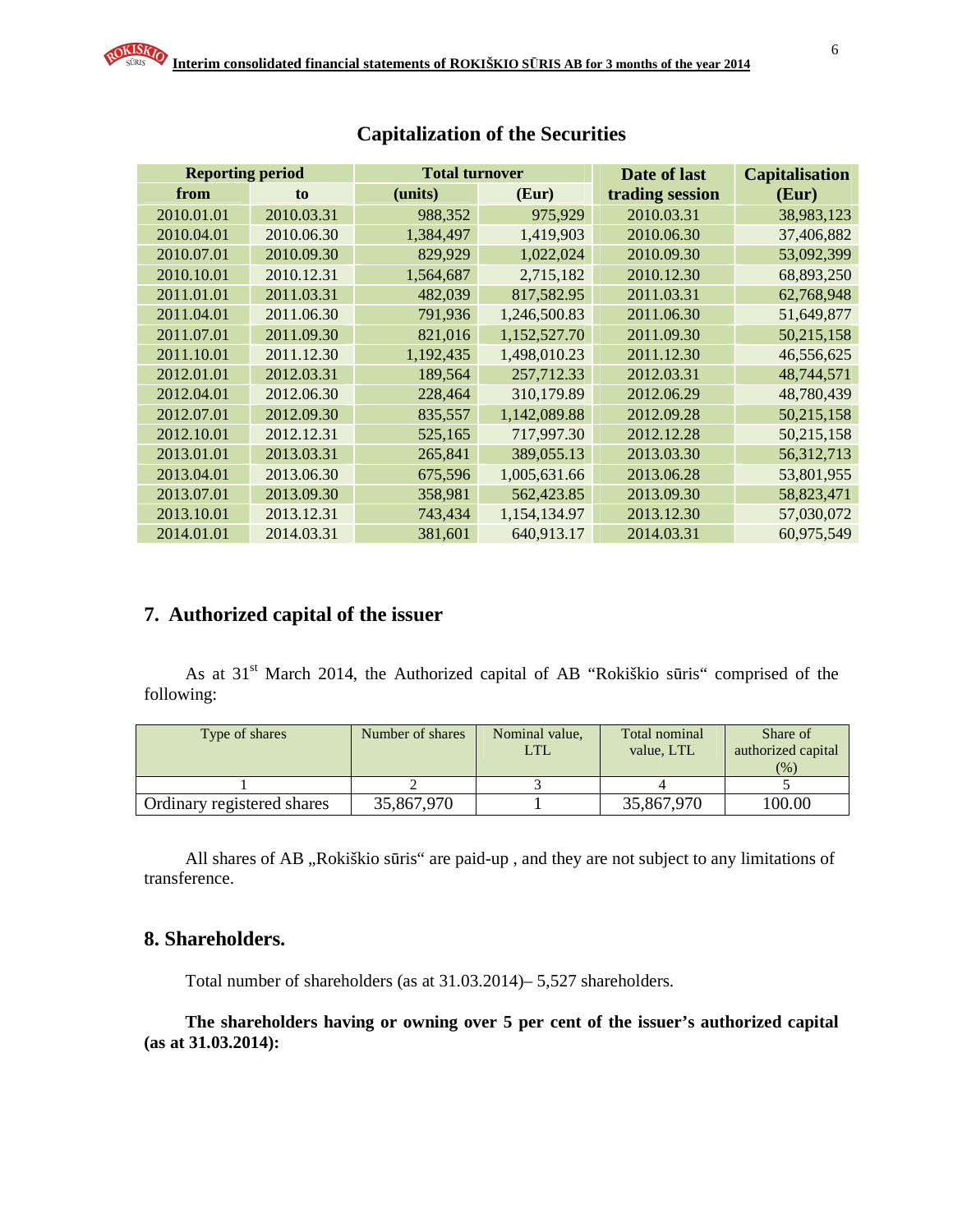

| Name, surname                                                                           | <b>Address</b>                                                                      |                  | <b>Proprietary rights</b> |               | <b>With associated</b> |               |
|-----------------------------------------------------------------------------------------|-------------------------------------------------------------------------------------|------------------|---------------------------|---------------|------------------------|---------------|
| Name of company                                                                         |                                                                                     |                  |                           |               |                        | persons       |
|                                                                                         |                                                                                     | <b>Number of</b> | Capital                   | <b>Votes</b>  | Capital                | <b>Number</b> |
|                                                                                         |                                                                                     | shares           | share %                   | $\frac{0}{0}$ | share %                | of shares     |
| <b>UAB</b> "Pieno pramonės<br>investicijų valdymas"<br><b>Company code</b><br>173748857 | Pramonės str. 3,<br><b>Rokiškis</b><br>Lithuania                                    | 10,032,173       | 27.97                     | 28.61         | 68.24                  | 69.80         |
| <b>SIA "RSU Holding",</b><br>reg.No.40103739795                                         | Sliezu iela 9A-25,<br>Riga                                                          | 8,909,347        | 24.84                     | 25.41         | 68.24                  | 69.80         |
| <b>Antanas Trumpa</b>                                                                   | Sodų 41a, Rokiškis<br>Lithuania                                                     | 5,398,659        | 15.05                     | 14.40         | 68.24                  | 69.80         |
| <b>Swedbank clients</b><br><b>Company code</b><br>10060701 EE<br>40003074764 LV         | Liivalaia 8,<br><b>Tallinn</b><br>Estonia/<br><b>Balasta</b><br>Dambis 1A<br>Latvia | 3,151,193        | 8.79                      | 8.99          |                        |               |
| <b>SA</b><br><b>SEB</b><br><b>OMNIBUS</b><br>(funds/inst clients)<br>LUESSE22           | Liuksemburgas                                                                       | 1,778,605        | 4.96                      | 5.07          |                        |               |
| AB "Rokiškio sūris"<br><b>Company code</b><br>173057512                                 | Pramonės g.3,<br><b>Rokiškis</b><br>Lithuania                                       | 802,094          | 2.24                      |               |                        |               |

# **9. Shareholders' rights**

#### **Shareholders have the following non-economic rights**:

- 1) to attend the general meetings of shareholders;
- 2) to make advance inquiries addressed to the company in regards with the items on the agenda of general meeting of shareholders;
- 3) based on the rights provided with the shares to vote on the general meetings of shareholders;
- 4) according with Part 1 of Article 18 of the Law on the Joint Stock Companies to obtain information on the company's operations;
- 5) to address the court requesting to bring an action of damages against the company if the damage was caused by noncompliance or inadequate compliance with duties of the company manager and board of directors as stated by the Law on Joint Stock Companies of the Republic of Lithuania or other laws, as well as the Articles of Association and or in any other cases as stated by the Lithuanian Laws;
- 6) other non-economic rights established by the Lithuanian Laws.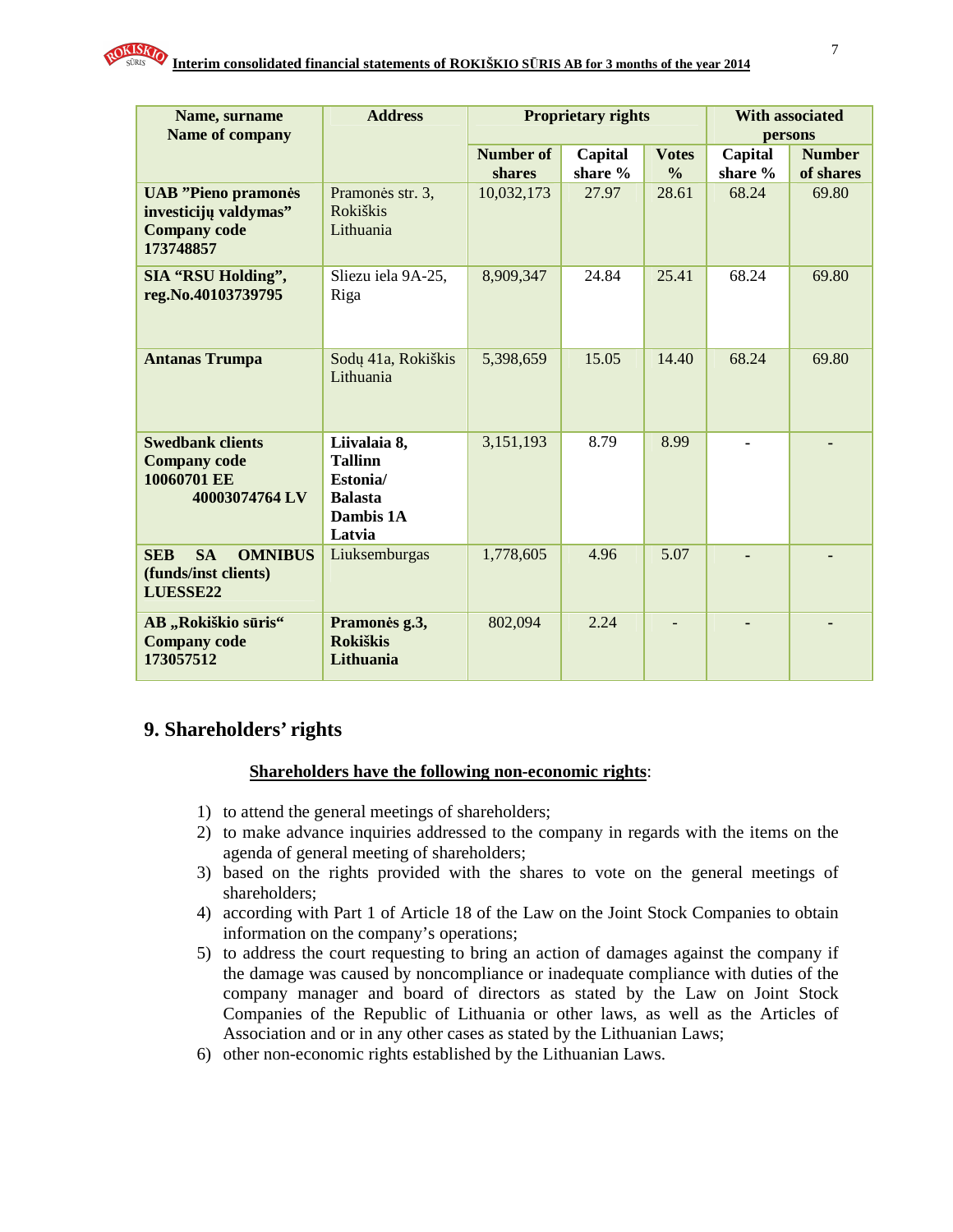#### **Shareholders have the following property rights**:

- 1) to receive a certain portion of the Company's profit (dividend);
- 2) to receive a certain portion of the company's funds when its authorized capital is decreased in order to pay out the fund to shareholders;
- 3) to receive shares without payment if the authorised capital is increased from the funds of the Company;
- 4) to have priority in acquiring the newly issued shares or convertible bonds of the Company unless the General Meeting of the Shareholders resolves to waive such right complying with the applicable Law;
- 5) to lend to the Company as determined by the Laws of the Republic of Lithuania, the company however cannot mortgage its assets when borrowing from shareholders. When the company borrows from shareholders the interest cannot exceed the average interest rate of the local commercial banks on the day of contracting. In this case the company and shareholders must not agree regarding the higher rate of interest;
- 6) to receive a portion of assets of the Company in liquidation;
- 7) other property rights established by the Lithuanian Laws.

The rights identified by points 1, 2, 3 and 4 are provided to the persons who were the company's shareholders at the end of the tenth working day after the corresponding general meeting of shareholders.

# **10. Information on purchase of issuer's own shares**

During the public quotation from  $2011.09.07$  to  $2011.09.20$  AB  $,$ Rokiškio sūris" acquired 788,804 own shares which made 2.20 % of the company's authorized capital, and during the period from 2011.12.01 to 2012.12.14 it was acquired 13,290 own shares which made 0.04 % of the company's authorized capital.

As at the end of the reporting period  $(30<sup>th</sup>$  September 2012), AB "Rokiškio sūris" has in treasure 802,094 ordinary registered shares and it makes 2.24 % of the company's authorized capital.

Treasury shares have no voting right.

# **11. Operations of the issuer**

AB "Rokiškio sūris" is one of the largest and most modern dairy production companies in Lithuania. The main activity of the company is production and sales of fermented cheese, fresh dairy products, butter, milk powders, whey and other milk products.

The Group's production is developed in the towns of Rokiškis (AB , Rokiškio sūris"), Utena (UAB "Rokiškio pieno gamyba") and Ukmerge (UAB "Rokiškio pieno gamyba" subsidiary "Ukmergės pieninė").

In order to optimize the group's performance and to reach better results it was established a subsidiary Rokiskio pieno gamyba UAB. A part of Rokiskio pienas UAB, which continues its operations of product distribution, is separated and a new company Rokiskio pieno gamyba UAB with equal legal form is established on the basis of the assets, rights and obligations assigned to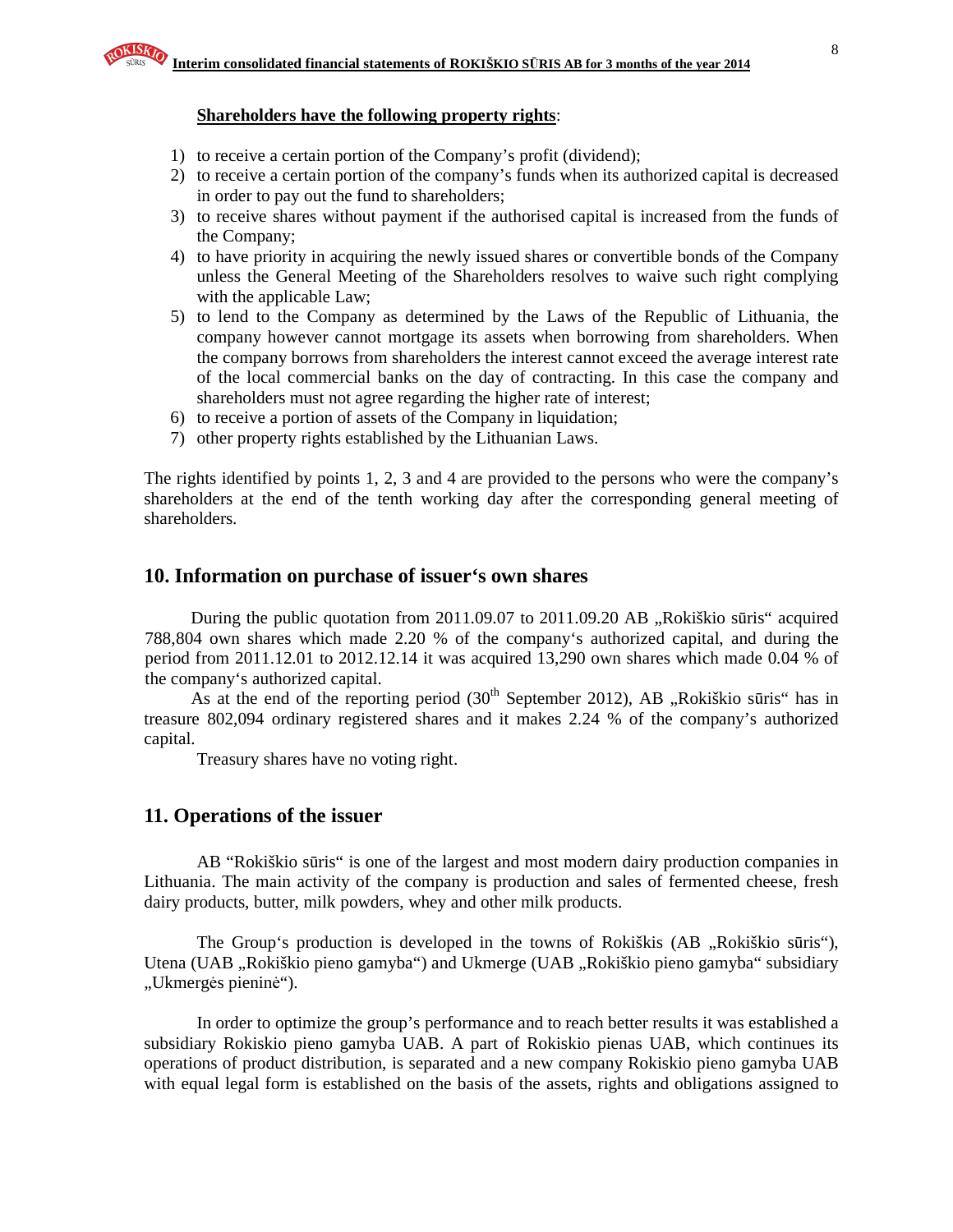this part of the company, and the main business of the new subsidiary is production of dairy products.

- Specialization of AB Rokiskio suris (Rokiskis) – production and sales of fermented cheese and whey products.

Specialization of UAB  $\alpha$ Rokiškio pieno gamyba" (Utena) – fresh dairy products for the local market, whey protein concentrate, milk powder and butter production.

- Specialization of UAB "Rokiškio pieno gamyba" (Ukmerge production plant) – curd and curd cheese production.

Specialization of Rokiskio pienas UAB – sales of the Group's products in Lithuania, Latvia and Estonia.

The consolidated non-audited net loss of 3 months 2014 of AB "Rokiškio sūris" Group made LTL 2.062 million, whilst in the same period last year the consolidated non-audited net profit made LTL 1.256 million.

The Group's loss was caused by the significant fall in export prices in both Western and Eastern markets whilst the production sold during the first three months of 2014 was produced in the end of the year 2013 when raw milk prices were the highest ever (raw milk price make around 75 per cent of cheese production cost).

# **Sales markets 3 months 2014 and 3 months 2013**

| of<br><b>Name</b> | <b>Sold</b> |               |             |               |  |  |  |  |
|-------------------|-------------|---------------|-------------|---------------|--|--|--|--|
| countries         |             | 3 months 2014 |             | 3 months 2013 |  |  |  |  |
|                   | <b>kLTL</b> | %             | <b>kLTL</b> | %             |  |  |  |  |
| Lithuania         | 71,378      | 32.61         | 61,075      | 32.16         |  |  |  |  |
| European          | 94,807      | 43.32         | 58,728      | 30.92         |  |  |  |  |
| countries         |             |               |             |               |  |  |  |  |
| Other             | 52,678      | 24.07         | 70,124      | 36.92         |  |  |  |  |
| countries         |             |               |             |               |  |  |  |  |
| <b>Total</b>      | 218,863     | 100.00        | 189,927     | 100.00        |  |  |  |  |



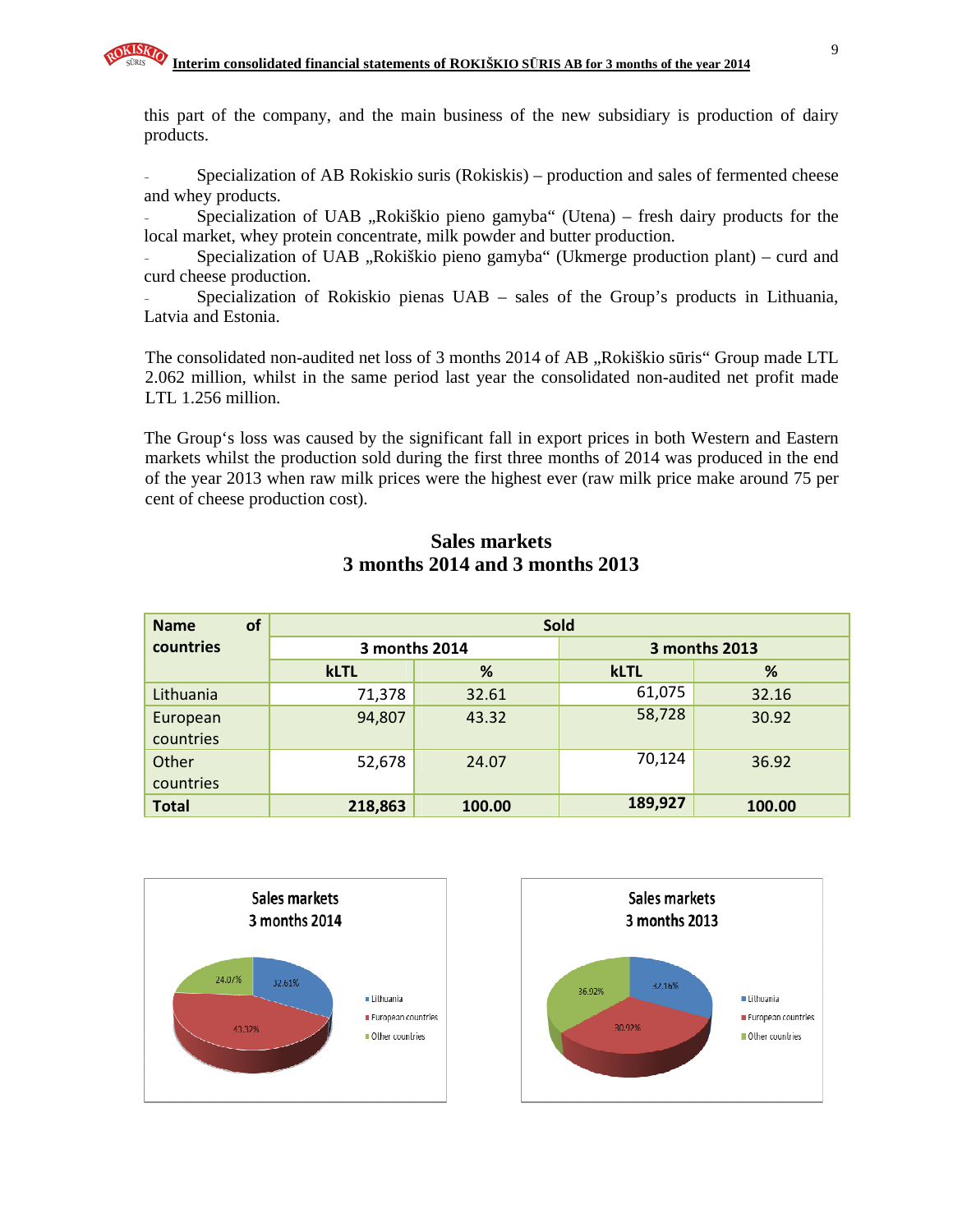Within the period of 3 months 2014, the sales of  $AB$ , Rokiškio sūris" group made LTL 218.863 million, i.e. more by 15.24 per cent compared to the same period of last year. In the three months 2013, the consolidated sales made LTL 189.927 million.

# **12. Management bodies of the issuer**

In accordance with the Articles of Association of AB "Rokiškio sūris", the managing bodies of the company are as follows: General shareholders' meeting, the Board of Directors and the Chief Executive Officer.

The competence and procedure of announcement applied to the general shareholders' meeting complies with the competence and procedure of announcement applied to the general shareholders' meeting established by the Law on Joint Stock Companies.

The Board of Directors is a collegial management body comprised of 5 (five) members. The Board members are elected and recalled by the general shareholders' meeting pursuing the procedure set by the Law on Joint Stock Companies.

The Chief Executive Officer is a one-man management body who organizes everyday activities of the company, discusses and solves the company's long term strategic objectives as well as issues of business plans. Within relationship between the company and other persons, the Chief Executive Officer acts determinatively on behalf of the company.

#### **Members of the Board of Directors**:

**Dalius Trumpa** – Board Chairman (elected on  $17<sup>th</sup>$  July 2012). Owns 135,550 ordinary registered shares, i.e. 0.34% of the Authorized capital and 0.39% of votes of AB "Rokiškio sūris".

Education – university degree. Works for the company since 1991. As from 2002 in the capacity of production director. As from 2007 appointed a deputy director.

Also the director of UAB Rokiskio pienas from 2007.

Participation in the activities of other companies:

Shareholder of UAB" Pieno pramonės investicijų valdymas", having 3.91% of the company's shares and votes;

Chief executive officer of a subsidiary UAB "Rokiškio pienas", having no shares;

Chief executive officer of a subsidiary UAB "Rokiškio pieno gamyba", having no shares;

Director of UAB "Rokvalda", having 100% of shares and votes.

Antanas Kavaliauskas - Deputy Chairman (elected on 17<sup>th</sup> July 2012), the Chief Financial Officer of AB "Rokiškio sūris", having no ownership of AB "Rokiškio sūris".

Works for the company since 2002 in the capacity of finance director. Education – university degree. In 1997, obtained a master degree of finance management in Kaunas technology university. As from 2002, a certified member of international accountants association ACCA. Participation in the activities of other companies:

Shareholder of UAB "Pieno pramonės investicijų valdymas" owning 3.91% of shares of UAB" Pieno pramonės investicijų valdymas".

Board Chairman of Latvian company SIA Jekabpils piena kombinats, having no shares.

**Ramūnas Vanagas -** Board member (elected on 17<sup>th</sup> July 2012), Development Director of AB ",Rokiškio sūris", having no ownership of shares of AB "Rokiškio sūris".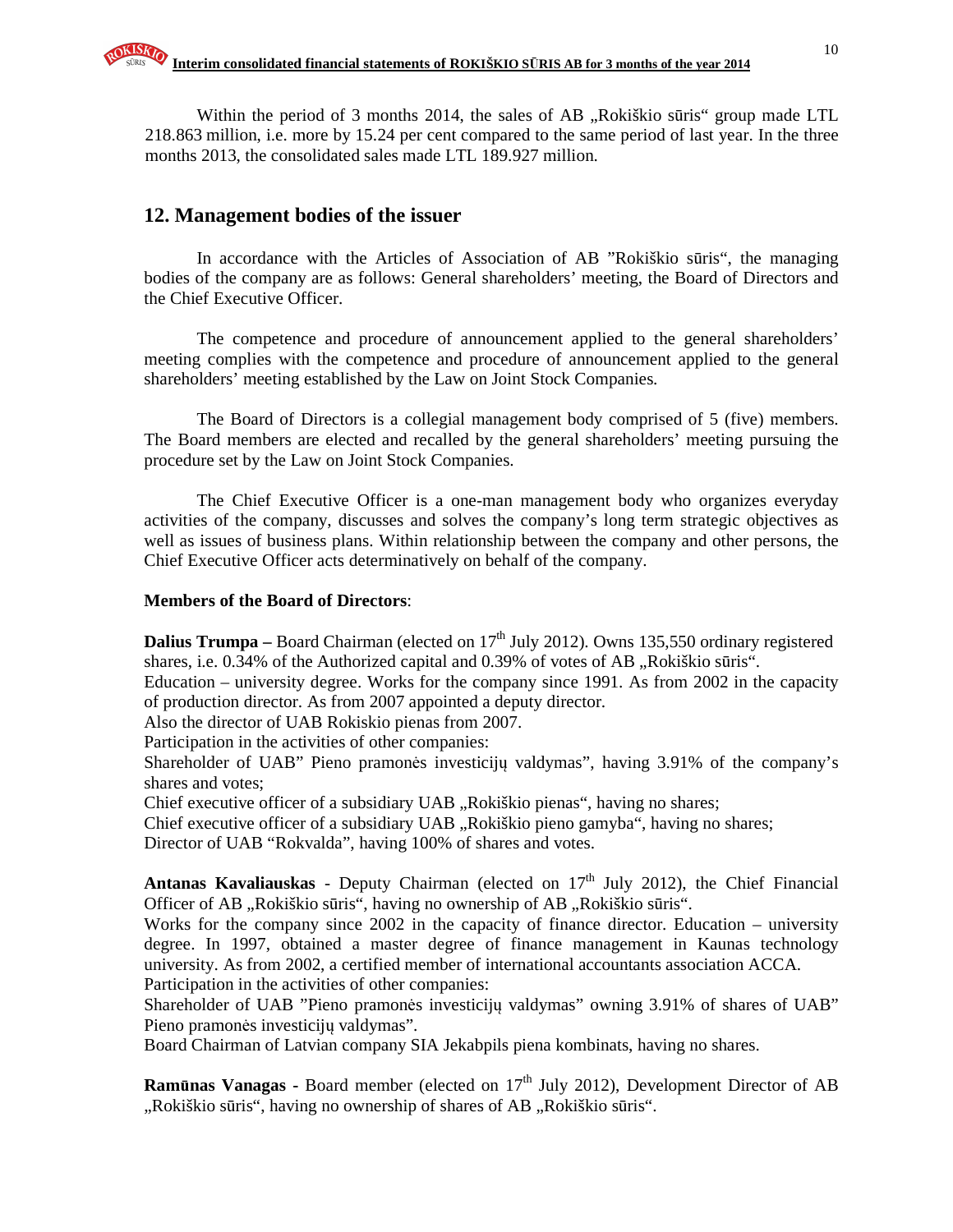Participation in the activities of other companies:

Shareholder of UAB "Pieno pramonės investicijų valdymas" owning 3.91% of shares of UAB" Pieno pramonės investicijų valdymas".

**Darius Norkus - Board member, (elected on 17<sup>th</sup> July 2012), Sales and Marketing director of AB** "Rokiškio sūris", having no shares of the company.

Education – university degree. Works for the company since 2001 in the capacity of the sales and marketing director.

Participation in the activities of other companies:

Shareholder of UAB "Pieno pramonės investicijų valdymas", having 3.91 % of the company's shares and votes;

Term of election of the Board of Directors is 4 years. The cadence ends on  $17<sup>th</sup>$  July 2016.

## **Manager of the Company:**

The Chief Executive Officer is a one-man management body who organizes everyday activities of the company. Within relationship between the company and other persons, the Chief Executive Officer acts determinatively on behalf of the company.

#### **Information on the company's manager (director):**

#### **The CEO of the Company:**

Antanas Trumpa owning 5,398,659 ordinary registered shares of AB "Rokiškio sūris", i.e. 15.05% of the authorized capital of AB "Rokiškio sūris" and 15.40% of votes.

Education – university degree. Works for the company as from 1966. In 1979, prepared a dissertation "Organizing the work of vacuum apparatus" in Kaunas Polytechnic Institute, consequently on 12th October 1994 was granted a doctor degree by Lithuanian Science Council. Participation in the activities of other companies:

Shareholder of UAB "Pieno pramonės investicijų valdymas" with 6,758, i.e. 67.04% of the shares and votes of UAB" Pieno pramonės investicijų valdymas".

#### **Information on the company's finance director:**

#### **Chief Financial Officer Antanas Kavaliauskas**

For more information about the Chief Financial Officer see point 12 as per information about the management bodies.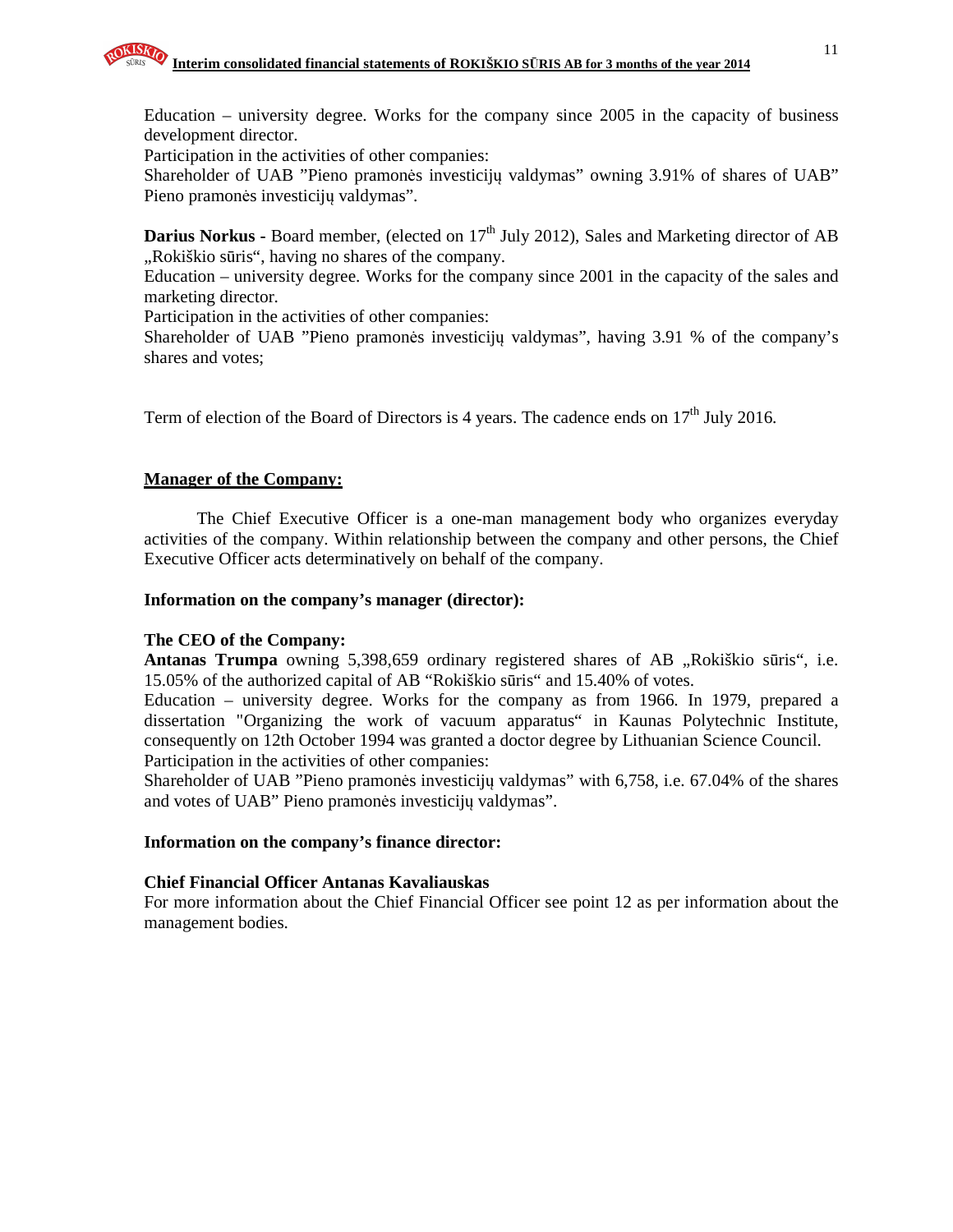#### **AB "ROKIŠKIO S**Ū**RIS" CONSOLIDATED AND PARENT COMPANY'S FINANCIAL STATEMENTS as at 31st March 2014**

Company code 173057512, address: Pramonės g. 3, LT-42150 Rokiškis, Lithuania

(All tabular amounts are in LTL '000 unless otherwise stated)

# **13. Consolidated Balance sheet**

|                                                | March 31, 2014 |         | December 31, 2013 |         | March 31, 2013 |         |
|------------------------------------------------|----------------|---------|-------------------|---------|----------------|---------|
|                                                |                |         |                   |         |                |         |
| <b>PROPERTY</b>                                |                |         |                   |         |                |         |
| Long-term tangible assets                      | 147,730        |         | 148,158           |         | 143,292        |         |
| Intangible assets (with prestige)              | 1,071          |         | 1,023             |         | 1,156          |         |
| Other receivables in a year                    | 47,928         |         | 47,978            |         | 42,135         |         |
|                                                |                | 196,729 |                   | 197,159 |                | 186,583 |
| <b>Current assets</b>                          |                |         |                   |         |                |         |
| Inventories                                    | 130,905        |         | 128,536           |         | 104,642        |         |
| Receivables and advance payments               | 134,801        |         | 129,732           |         | 140,864        |         |
| Short-term investments                         | 54,418         |         | 34,636            |         | 39,025         |         |
| Cash and cash equivalents                      | 8,238          |         | 21,527            |         | 3,323          |         |
|                                                |                | 328,362 |                   | 314,431 |                | 287,854 |
| <b>Total assets</b>                            |                | 525,091 |                   | 511,590 |                | 474,437 |
|                                                |                |         |                   |         |                |         |
| <b>EQUITY AND LIABILITIES</b>                  |                |         |                   |         |                |         |
| <b>Capital and reserves</b><br>Ordinary shares |                |         |                   |         |                |         |
| Share premium                                  | 35,868         |         | 35,868            |         | 35,868         |         |
| Reserve for acquisition of treasury            | 41,473         |         | 41,473            |         | 41,473         |         |
| shares                                         | 40,287         |         | 40,287            |         | 40,287         |         |
| Treasury shares                                | (3,868)        |         | (3,868)           |         | (3,868)        |         |
| Other reserves                                 | 52,523         |         | 55,627            |         | 69,735         |         |
| Retained earnings                              | 176,059        |         | 175,017           |         | 132,898        |         |
|                                                |                | 342,342 |                   | 344,404 |                |         |
| <b>Non-current liabilities</b>                 |                |         |                   |         |                | 316,393 |
| <b>Borrowings</b>                              | 4,305          |         | 4,056             |         | 1,733          |         |
| Deferred income tax liability                  | 8,263          |         | 8,809             |         | 10,783         |         |
| Deferred income                                | 3,305          |         | 3,805             |         | 3,481          |         |
|                                                |                | 15,873  |                   | 16,670  |                | 15,997  |
| <b>Current liabilities</b>                     |                |         |                   |         |                |         |
| Trade and other payables                       | 75,922         |         | 69,655            |         | 63,856         |         |
| Tax liabilities                                | 2,730          |         | 1,423             |         | 7,781          |         |
| Deferred income                                | 1,470          |         | 1,307             |         | 2,161          |         |
| <b>Borrowings</b>                              | 86,754         |         | 78,131            |         | 68,249         |         |
|                                                |                | 166,876 |                   | 150,516 |                | 142,047 |
| <b>Total equity and liabilities</b>            |                | 525,091 |                   | 511,590 |                | 474.437 |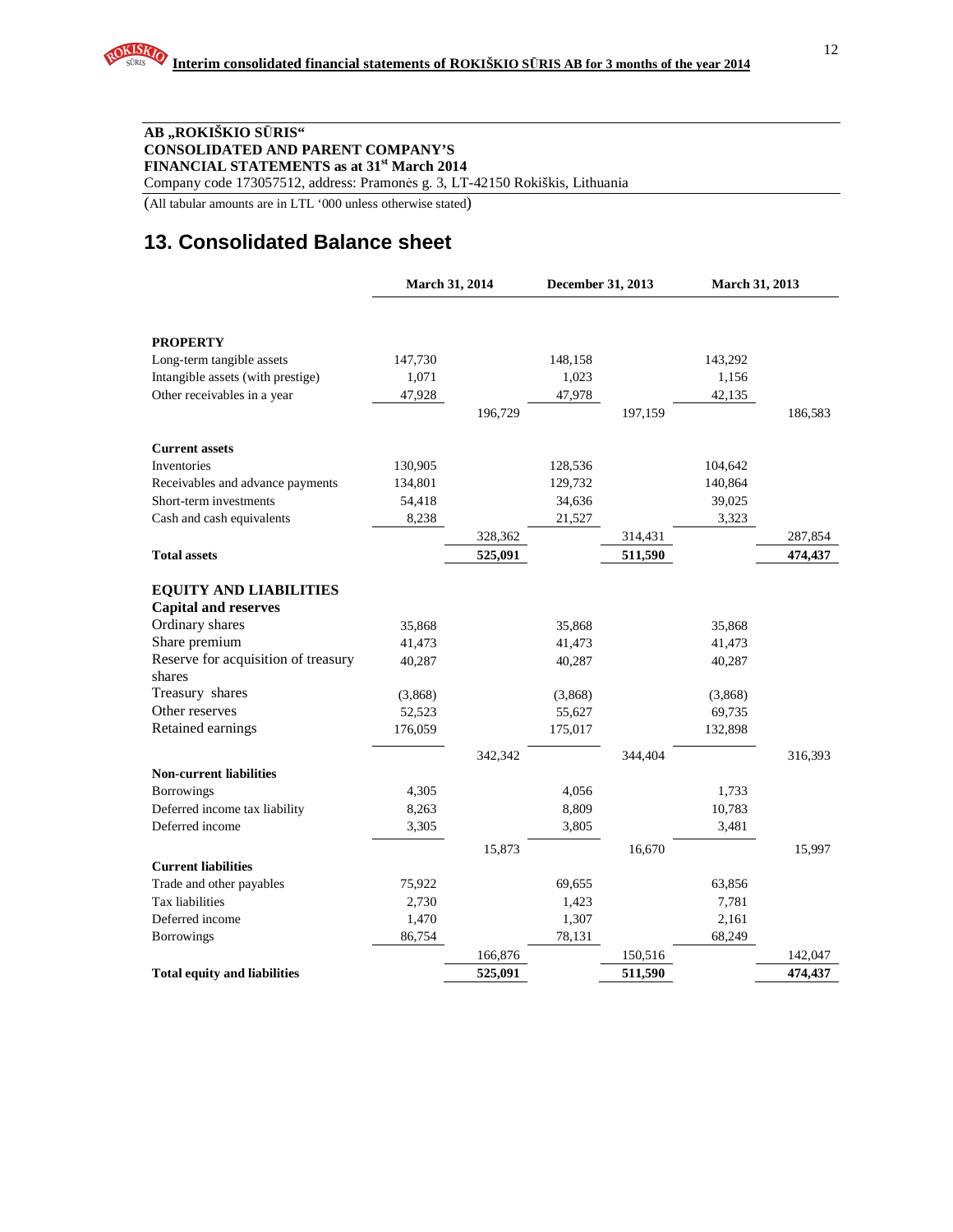#### **AB "ROKIŠKIO S**Ū**RIS" CONSOLIDATED AND PARENT COMPANY'S FINANCIAL STATEMENTS as at 31st March 2014**  Company code 173057512, address: Pramonės g. 3, LT-42150 Rokiškis, Lithuania

(All tabular amounts are in LTL '000 unless otherwise stated)

# **14. Consolidated Statement of comprehensive income**

|                                         | <b>January-March</b> | January-March |
|-----------------------------------------|----------------------|---------------|
|                                         | 2014                 | 2013          |
| Sales                                   | 218,863              | 189,927       |
| Cost of sales                           | (206, 073)           | (173, 308)    |
| Gross profit                            | 12,790               | 16,619        |
| Selling and marketing expenses          | (14,762)             | (14, 749)     |
| <b>Operating profit (loss)</b>          | (1,972)              | 1,870         |
| Finance costs                           | (359)                | (202)         |
| Profit before tax                       | (2,331)              | 1,668         |
| Income tax (accumulation)               | 269                  | (412)         |
| <b>Operating activity income (loss)</b> | (2,062)              | 1,256         |
| Net profit (loss)                       | (2,062)              | 1,256         |
| Other comprehensive income              |                      |               |
| Total comprehensive income for the year | (2,062)              | 1,256         |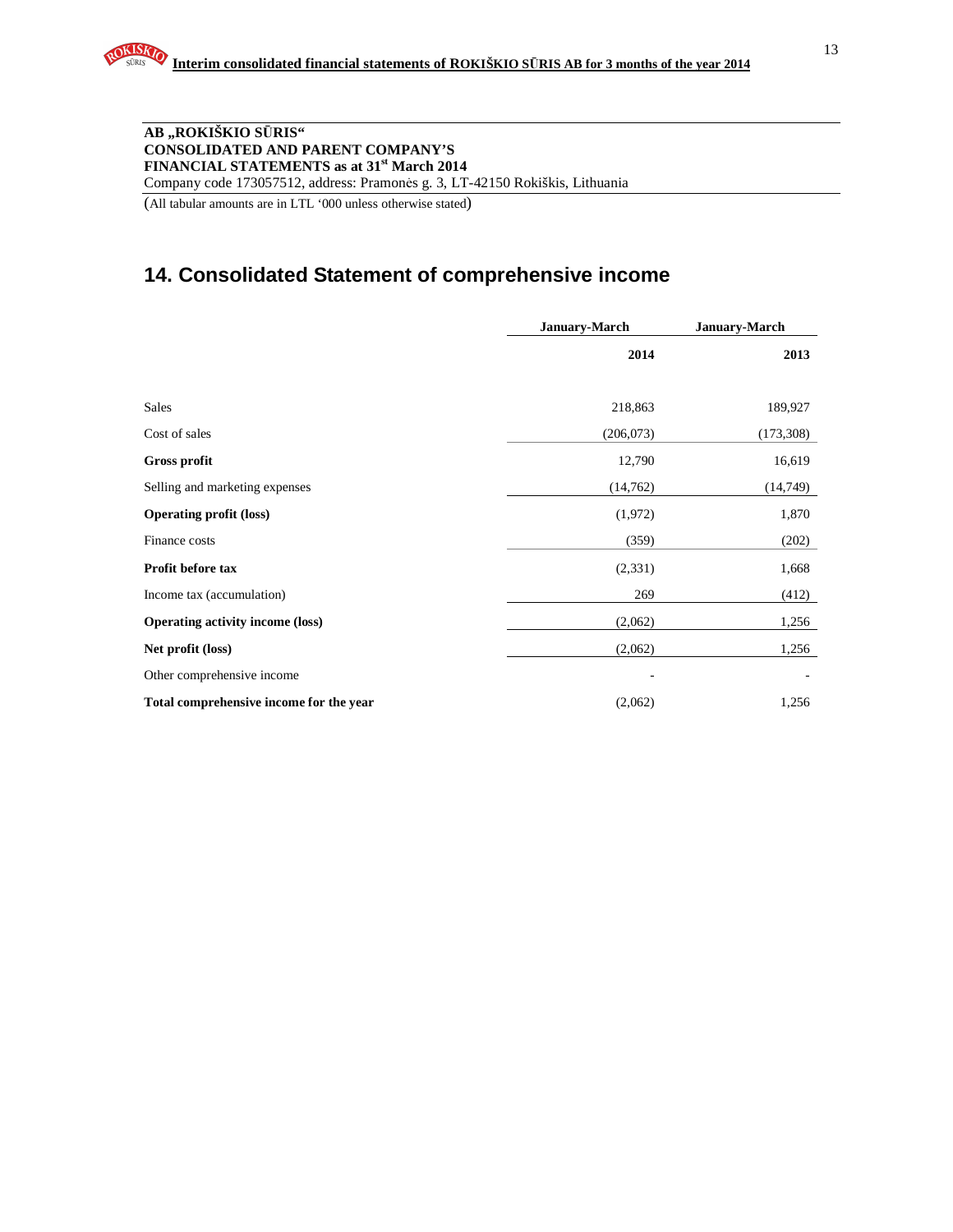#### **AB "ROKIŠKIO S**Ū**RIS" CONSOLIDATED AND PARENT COMPANY'S FINANCIAL STATEMENTS as at 31st March 2014**  Company code 173057512, address: Pramonės g. 3, LT-42150 Rokiškis, Lithuania

(All tabular amounts are in LTL '000 unless otherwise stated)

# **15. Consolidated cash flow statement**

| <b>Operating activities</b><br>Profit before tax and minority interest<br>Corrections:<br>depreciation<br>amortisation (negative prestige not included)<br>write-off of property, plant and equipment and intangible assets<br>loss on disposal of property, plant and equipment<br>interest expense<br>-<br>interest income<br>net unrealized currency exchange profit<br>$\overline{\phantom{0}}$<br>amortization of government grants received<br>$\overline{\phantom{0}}$<br>Circulating capital changes:<br>- inventories<br>- amounts payable<br>- amounts receivable and prepayments<br>Cash flows from operating activities<br>Interest paid<br>Net cash generated from operating activities<br><b>Investing activities</b><br>Purchase of property, plant and equipment<br>Purchase of intangible assets<br>Loans granted to farmers and employees<br>Proceeds from sale of property, plant and equipment<br>Other loans granted<br>Repayments of loans granted to farmers and employees<br>Interest received<br>Other loan repayments received<br>Government grants received<br>Net cash generated from investing activities<br><b>Financing activities</b> | <b>January-March</b> |               |
|-----------------------------------------------------------------------------------------------------------------------------------------------------------------------------------------------------------------------------------------------------------------------------------------------------------------------------------------------------------------------------------------------------------------------------------------------------------------------------------------------------------------------------------------------------------------------------------------------------------------------------------------------------------------------------------------------------------------------------------------------------------------------------------------------------------------------------------------------------------------------------------------------------------------------------------------------------------------------------------------------------------------------------------------------------------------------------------------------------------------------------------------------------------------------|----------------------|---------------|
|                                                                                                                                                                                                                                                                                                                                                                                                                                                                                                                                                                                                                                                                                                                                                                                                                                                                                                                                                                                                                                                                                                                                                                       | 2014                 | 2013          |
|                                                                                                                                                                                                                                                                                                                                                                                                                                                                                                                                                                                                                                                                                                                                                                                                                                                                                                                                                                                                                                                                                                                                                                       | (2,331)              | 1.668         |
|                                                                                                                                                                                                                                                                                                                                                                                                                                                                                                                                                                                                                                                                                                                                                                                                                                                                                                                                                                                                                                                                                                                                                                       |                      |               |
|                                                                                                                                                                                                                                                                                                                                                                                                                                                                                                                                                                                                                                                                                                                                                                                                                                                                                                                                                                                                                                                                                                                                                                       | 7,171                | 8,568         |
|                                                                                                                                                                                                                                                                                                                                                                                                                                                                                                                                                                                                                                                                                                                                                                                                                                                                                                                                                                                                                                                                                                                                                                       | 22                   | 85            |
|                                                                                                                                                                                                                                                                                                                                                                                                                                                                                                                                                                                                                                                                                                                                                                                                                                                                                                                                                                                                                                                                                                                                                                       | 3                    | 112           |
|                                                                                                                                                                                                                                                                                                                                                                                                                                                                                                                                                                                                                                                                                                                                                                                                                                                                                                                                                                                                                                                                                                                                                                       | (5)                  | 5             |
|                                                                                                                                                                                                                                                                                                                                                                                                                                                                                                                                                                                                                                                                                                                                                                                                                                                                                                                                                                                                                                                                                                                                                                       | 248                  | 152           |
|                                                                                                                                                                                                                                                                                                                                                                                                                                                                                                                                                                                                                                                                                                                                                                                                                                                                                                                                                                                                                                                                                                                                                                       | (565)                | (544)         |
|                                                                                                                                                                                                                                                                                                                                                                                                                                                                                                                                                                                                                                                                                                                                                                                                                                                                                                                                                                                                                                                                                                                                                                       | 98                   | (211)         |
|                                                                                                                                                                                                                                                                                                                                                                                                                                                                                                                                                                                                                                                                                                                                                                                                                                                                                                                                                                                                                                                                                                                                                                       | (337)                | (590)         |
|                                                                                                                                                                                                                                                                                                                                                                                                                                                                                                                                                                                                                                                                                                                                                                                                                                                                                                                                                                                                                                                                                                                                                                       |                      |               |
|                                                                                                                                                                                                                                                                                                                                                                                                                                                                                                                                                                                                                                                                                                                                                                                                                                                                                                                                                                                                                                                                                                                                                                       | (2,369)              | (7,315)       |
|                                                                                                                                                                                                                                                                                                                                                                                                                                                                                                                                                                                                                                                                                                                                                                                                                                                                                                                                                                                                                                                                                                                                                                       | 4,688                | 631           |
|                                                                                                                                                                                                                                                                                                                                                                                                                                                                                                                                                                                                                                                                                                                                                                                                                                                                                                                                                                                                                                                                                                                                                                       | (5,069)              | (9,639)       |
|                                                                                                                                                                                                                                                                                                                                                                                                                                                                                                                                                                                                                                                                                                                                                                                                                                                                                                                                                                                                                                                                                                                                                                       | 1,554                | (7,078)       |
|                                                                                                                                                                                                                                                                                                                                                                                                                                                                                                                                                                                                                                                                                                                                                                                                                                                                                                                                                                                                                                                                                                                                                                       | (248)                | (152)         |
|                                                                                                                                                                                                                                                                                                                                                                                                                                                                                                                                                                                                                                                                                                                                                                                                                                                                                                                                                                                                                                                                                                                                                                       |                      |               |
|                                                                                                                                                                                                                                                                                                                                                                                                                                                                                                                                                                                                                                                                                                                                                                                                                                                                                                                                                                                                                                                                                                                                                                       | 1,306                | (7,230)       |
|                                                                                                                                                                                                                                                                                                                                                                                                                                                                                                                                                                                                                                                                                                                                                                                                                                                                                                                                                                                                                                                                                                                                                                       |                      |               |
|                                                                                                                                                                                                                                                                                                                                                                                                                                                                                                                                                                                                                                                                                                                                                                                                                                                                                                                                                                                                                                                                                                                                                                       | (4,820)              | (4,916)       |
|                                                                                                                                                                                                                                                                                                                                                                                                                                                                                                                                                                                                                                                                                                                                                                                                                                                                                                                                                                                                                                                                                                                                                                       | (2)                  | (2)           |
|                                                                                                                                                                                                                                                                                                                                                                                                                                                                                                                                                                                                                                                                                                                                                                                                                                                                                                                                                                                                                                                                                                                                                                       | (9,854)              | (5,192)       |
|                                                                                                                                                                                                                                                                                                                                                                                                                                                                                                                                                                                                                                                                                                                                                                                                                                                                                                                                                                                                                                                                                                                                                                       | 57                   | 54            |
|                                                                                                                                                                                                                                                                                                                                                                                                                                                                                                                                                                                                                                                                                                                                                                                                                                                                                                                                                                                                                                                                                                                                                                       | (11,751)             | (11, 724)     |
|                                                                                                                                                                                                                                                                                                                                                                                                                                                                                                                                                                                                                                                                                                                                                                                                                                                                                                                                                                                                                                                                                                                                                                       | 1,702                | 1,597         |
|                                                                                                                                                                                                                                                                                                                                                                                                                                                                                                                                                                                                                                                                                                                                                                                                                                                                                                                                                                                                                                                                                                                                                                       | 565<br>885           | 544<br>10,986 |
|                                                                                                                                                                                                                                                                                                                                                                                                                                                                                                                                                                                                                                                                                                                                                                                                                                                                                                                                                                                                                                                                                                                                                                       |                      |               |
|                                                                                                                                                                                                                                                                                                                                                                                                                                                                                                                                                                                                                                                                                                                                                                                                                                                                                                                                                                                                                                                                                                                                                                       | (23,218)             | (8,653)       |
|                                                                                                                                                                                                                                                                                                                                                                                                                                                                                                                                                                                                                                                                                                                                                                                                                                                                                                                                                                                                                                                                                                                                                                       |                      |               |
| Loans received                                                                                                                                                                                                                                                                                                                                                                                                                                                                                                                                                                                                                                                                                                                                                                                                                                                                                                                                                                                                                                                                                                                                                        | 143,882              | 207,300       |
| Repayments of borrowings                                                                                                                                                                                                                                                                                                                                                                                                                                                                                                                                                                                                                                                                                                                                                                                                                                                                                                                                                                                                                                                                                                                                              | (135, 259)           | (194, 123)    |
| Dividends paid                                                                                                                                                                                                                                                                                                                                                                                                                                                                                                                                                                                                                                                                                                                                                                                                                                                                                                                                                                                                                                                                                                                                                        |                      |               |
| Net cash generated from financing activities                                                                                                                                                                                                                                                                                                                                                                                                                                                                                                                                                                                                                                                                                                                                                                                                                                                                                                                                                                                                                                                                                                                          | 8,623                | 13,177        |
| Net increase in cash and cash equivalents                                                                                                                                                                                                                                                                                                                                                                                                                                                                                                                                                                                                                                                                                                                                                                                                                                                                                                                                                                                                                                                                                                                             | (13,289)             | (2,706)       |
| Cash and cash equivalents at the beginning of the period                                                                                                                                                                                                                                                                                                                                                                                                                                                                                                                                                                                                                                                                                                                                                                                                                                                                                                                                                                                                                                                                                                              | 21,527               | 6,029         |
| Cash and cash equivalents at the end of the period                                                                                                                                                                                                                                                                                                                                                                                                                                                                                                                                                                                                                                                                                                                                                                                                                                                                                                                                                                                                                                                                                                                    | 8,238                | 3,323         |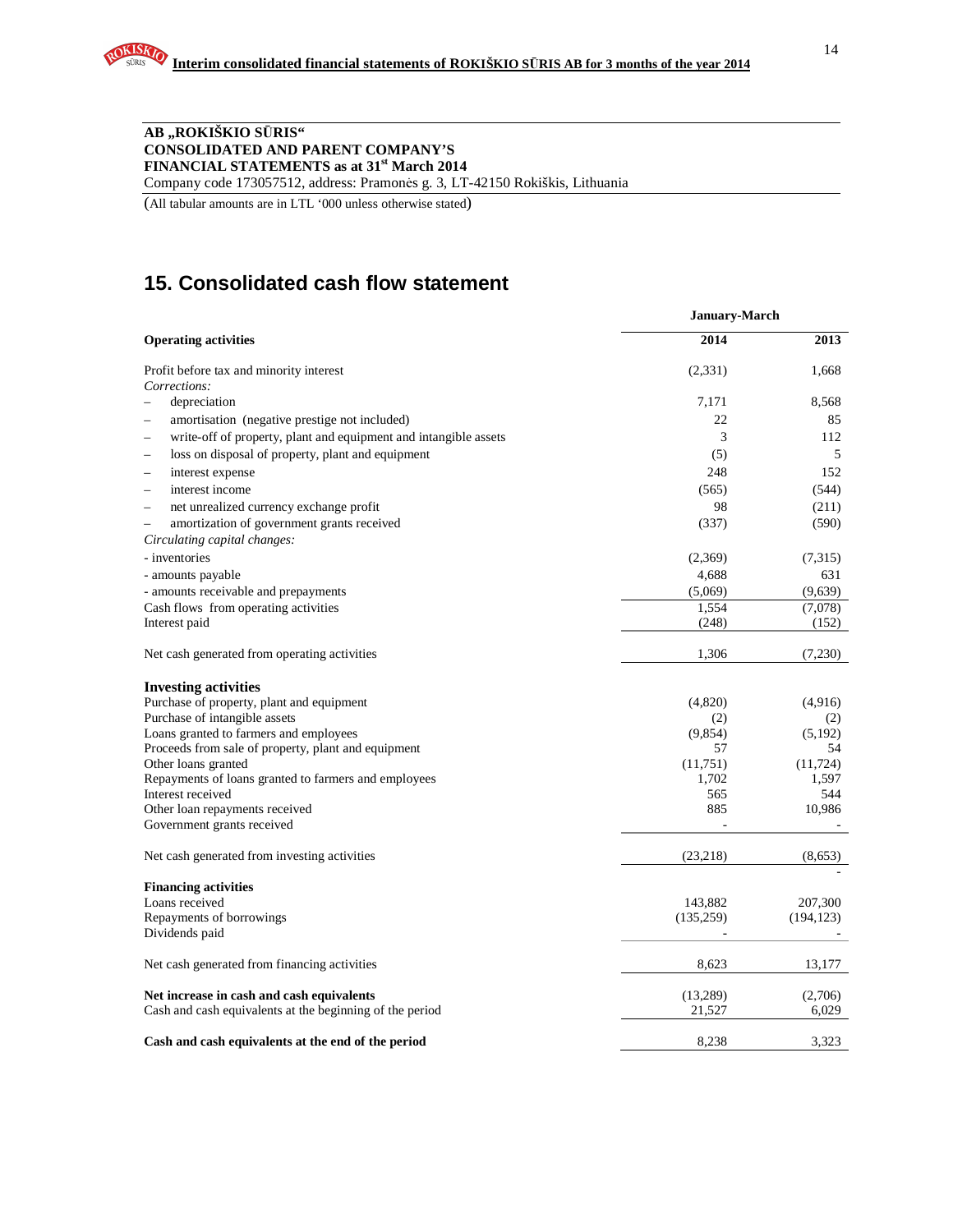Company code 173057512, address: Pramonės g. 3, LT-42150 Rokiškis, Lithuania

(All tabular amounts are in LTL '000 unless otherwise stated)

# **16. Consolidated Own Capital Change Statement**

|                                                                                            | <b>Share</b><br>capital | <b>Share</b><br>premium | <b>Reserve</b><br>for<br>acquisition<br>of treasury<br>shares | <b>Treasury</b><br>shares | Other<br>reserves | <b>Retained</b><br>earnings | <b>Total</b> |
|--------------------------------------------------------------------------------------------|-------------------------|-------------------------|---------------------------------------------------------------|---------------------------|-------------------|-----------------------------|--------------|
| Balance at December 31 <sup>st</sup><br>2012                                               | 35,868                  | 41,473                  | 40,287                                                        | (3,868)                   | 71,201            | 130,176                     | 315,137      |
| <b>Comprehensive income</b>                                                                |                         |                         |                                                               |                           |                   |                             |              |
| Profit (loss) of the year                                                                  |                         |                         |                                                               |                           |                   | 1,256                       | 1,256        |
| Transfer to retained earnings<br>(transfer of depreciation, net of<br>deferred income tax) |                         |                         |                                                               |                           | (3,574)           | 3,574                       |              |
| Balance at March 31st 2013                                                                 | 35,868                  | 41,473                  | 40,287                                                        | (3,868)                   | 69,735            | 132,898                     | 316,393      |
| <b>Transactions with owners</b>                                                            |                         |                         |                                                               |                           |                   |                             |              |
| Dividends relating to 2012                                                                 |                         |                         |                                                               |                           |                   | (3,518)                     | (3,518)      |
| Transactions with owners in<br>total                                                       |                         |                         |                                                               |                           |                   | (3,518)                     | (3,518)      |
| <b>Comprehensive income</b>                                                                |                         |                         |                                                               |                           |                   |                             |              |
| Profit (loss) of the year                                                                  |                         |                         |                                                               |                           |                   | 31,529                      | 31,529       |
| Transfer to retained earnings<br>(transfer of depreciation, net of<br>deferred income tax) |                         |                         |                                                               |                           | (12,000)          | 12,000                      |              |
| Balance at December 31st<br>2013                                                           | 35,868                  | 41,473                  | 40,287                                                        | (3,868)                   | 55,627            | 175,017                     | 344,404      |
| <b>Comprehensive income</b>                                                                |                         |                         |                                                               |                           |                   |                             |              |
| Profit (loss) of the year                                                                  |                         |                         |                                                               |                           |                   | (2,062)                     | (2,062)      |
| Transfer to retained earnings<br>(transfer of depreciation, net of<br>deferred income tax) |                         |                         |                                                               |                           | (3,104)           | 3,104                       |              |
| Balance at March 31st 2014                                                                 | 35,868                  | 41,473                  | 40,287                                                        | (3,868)                   | 52,523            | 176,059                     | 342,342      |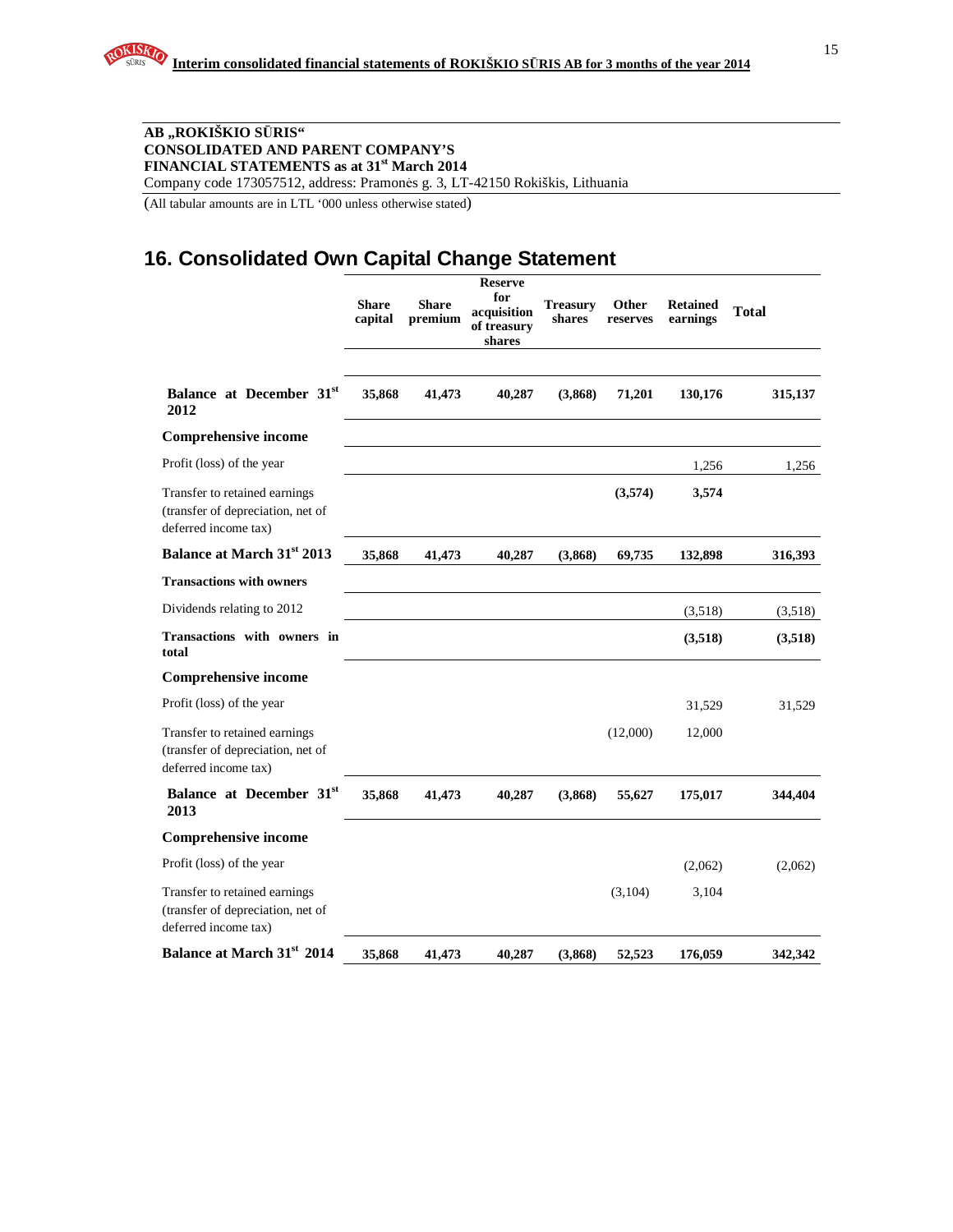**AB "ROKIŠKIO S**Ū**RIS" CONSOLIDATED AND PARENT COMPANY'S FINANCIAL STATEMENTS as at 31st March 2014**  Company code 173057512, address: Pramonės g. 3, LT-42150 Rokiškis, Lithuania

(All tabular amounts are in LTL '000 unless otherwise stated)

# **17. Commentary on the Report**

# **1. General information**

The joint stock company "Rokiškio sūris" (hereinafter – the company) is a public listed company incorporated in Rokiskis.

The shares of Rokiškio Sūris AB are traded on the Baltic Main List of the NASDAQ OMX Vilnius (symbol – RSU1L).

The Consolidated Group (hereinafter – the Group) consists of the Company, its two branches, five subsidiaries and one joint venture. (2013: two branches, four subsidiaries and one joint venture). The branches and subsidiaries that comprise consolidated Group are indicated below:

|                 | <b>Operating as at</b><br>31 March |      |  |  |
|-----------------|------------------------------------|------|--|--|
| <b>Branches</b> | 2014                               | 2013 |  |  |
| Utenos Pienas   | Yes                                | Yes  |  |  |
| Ukmergės        | Yes                                | Yes  |  |  |
| Pieninė         |                                    |      |  |  |

|                      |            | <b>Operating as at</b><br>31 March |                                    | Group's share<br>$(\frac{6}{6})$ as at 31<br><b>March</b> |        |  |
|----------------------|------------|------------------------------------|------------------------------------|-----------------------------------------------------------|--------|--|
| <b>Branches</b>      | 2014       | 2013                               | <b>Subsidiaries</b>                | 2014                                                      | 2013   |  |
| <b>Utenos Pienas</b> | Yes        | <b>Yes</b>                         | UAB "Rokiškio pienas"              | 100.00                                                    | 100.00 |  |
| Ukmergės<br>Pieninė  | <b>Yes</b> | <b>Yes</b>                         | UAB "Rokiškio pieno gamyba"        | 100.00                                                    |        |  |
|                      |            |                                    | KB "Žalmargė"                      | 100.00                                                    | 100.00 |  |
|                      |            |                                    | SIA "Jekabpils Piena<br>Kombinats" | 100.00                                                    | 100.00 |  |
|                      |            |                                    | SIA "Kaunata"*                     | 60.00                                                     | 60.00  |  |

| <b>Joint venture</b>  |       |       |
|-----------------------|-------|-------|
| $  UAB, P$ ieno upės" | 50.00 | 50.00 |

\* These subsidiaries were not consolidated due to their insignificance.

All above subsidiaries, the joint venture and branches are incorporated in Lithuania, except for SIA "Jekabpils Piena Kombinats" and SIA "Kaunata" which are incorporated in Latvia.

The Group's main line of business is the production of fermented cheese and a wide range of other dairy products.

As of 31 March 2014, the average number of the Group's employees was equal to 1,575 (compared to 1,571 employees as at  $31<sup>st</sup>$  March 2013).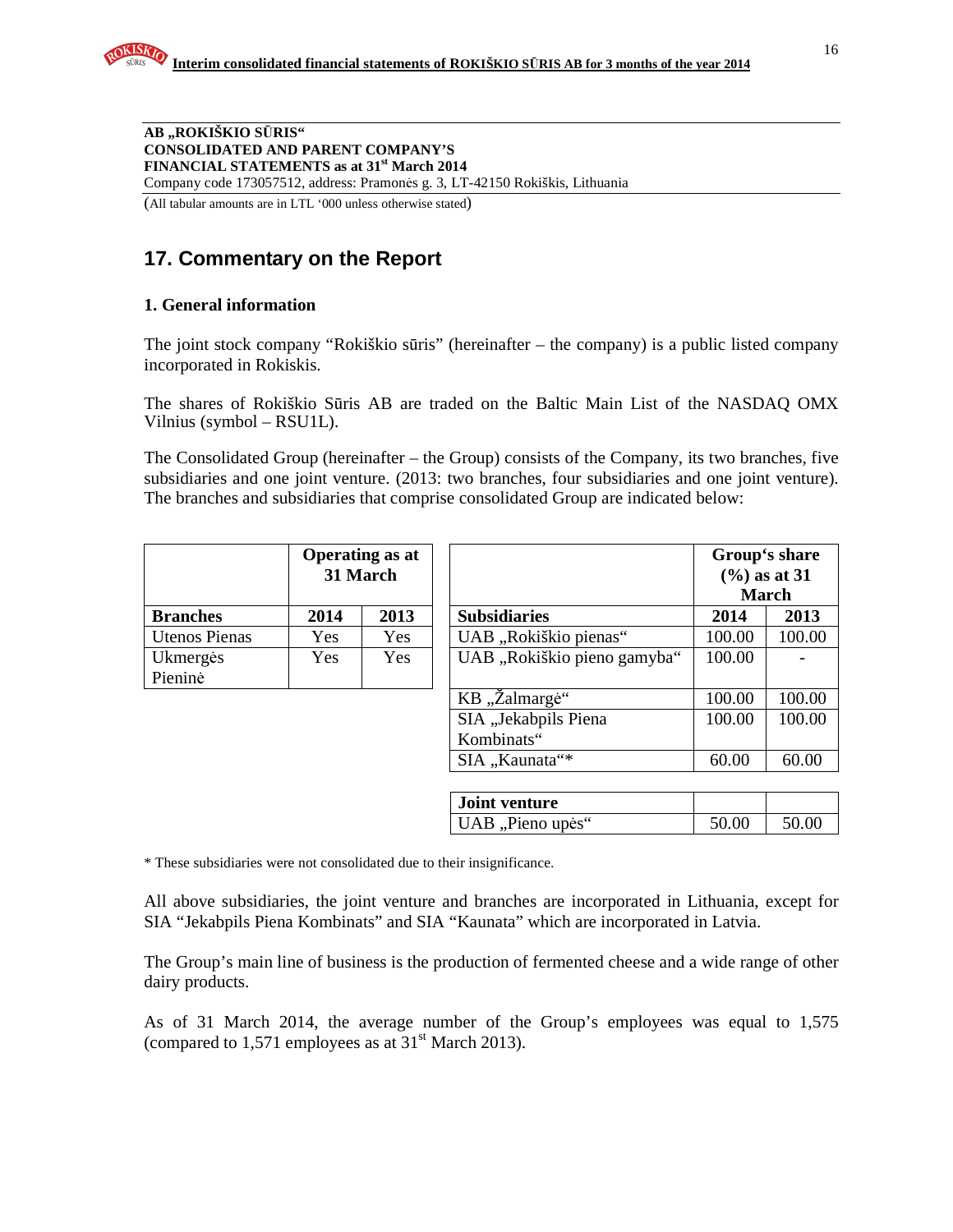# **2. Accounting Principles**

These consolidated financial statements have been prepared according to International Financial Reporting Standards (IFRS) as adopted by the European Union.

The consolidated financial statements have been prepared under the historical cost convention. The principal accounting policies applied in the preparation of these consolidated and parent company's financial statements are set out below. These policies have been consistently applied to all the years present, unless otherwise stated.

The preparation of consolidated and parent company's financial statements in conformity with IFRS requires the use of estimates and assumptions that affect the reported amounts of assets and liabilities and disclosure of contingent assets and liabilities at the date of the financial statements and the reported amounts of revenues and expenses during the reporting period.

Subsidiaries are the entities over which the Group has the power to govern the financial and operating policies generally accompanying a shareholding of more than one half of the voting rights. Subsidiaries are fully consolidated from the date on which control is transferred to the Group. They are de-consolidated from the date that control ceases.

Transactions among the Group's enterprises, residual values and retained transaction earnings between the Group's enterprises are eliminated. Unrealised loss is eliminated too; however, it is considered to be the sign of transfer asset value decrease. The accounting principles of daughter enterprises were changed where necessary in order to ensure their consistency with the accounting principles applied by the Group.

The Group applies a policy of treating transactions with minority interests as transactions with parties external to the Group. Disposals to minority interests result in gains and losses for the Group that are recorded in the statement of comprehensive income.

The group's interests in jointly controlled entities are accounted for by proportionate consolidation. The group combines its share of the joint ventures' individual income and expenses, assets and liabilities and cash flows on a line-by-line basis with similar items in the group's financial statements. The group recognises the portion of gains or losses on the sale of assets by the group to the joint venture that is attributable to the other venturers. The group does not recognise its share of profits or losses from the joint venture that result from the group's purchase of assets from the joint venture until it resells the assets to an independent party. However, a loss on the transaction is recognised immediately if the loss provides evidence of a reduction in the net realisable value of current assets, or an impairment loss.

Items included in the financial statements of the Company and each of the Group's entities are measured using the currency of the primary economic environment in which the entity operates (hereinafter "the functional currency"). The financial statements are presented in Litas (LTL), which is the Company's (and each of the Group entity's) functional and presentation currency.

The value of long-term tangible assets is valued at historical cost less accumulated depreciation. Subsequent costs are included into the asset's carrying amount or recognized as separate assets, as appropriate, only when it is likely that in future the Group will receive economic benefits associated with the item and the cost of the item will be measured accordingly. All other repairs and maintenance expenses are charged to the income statement during the financial period in which they have been incurred.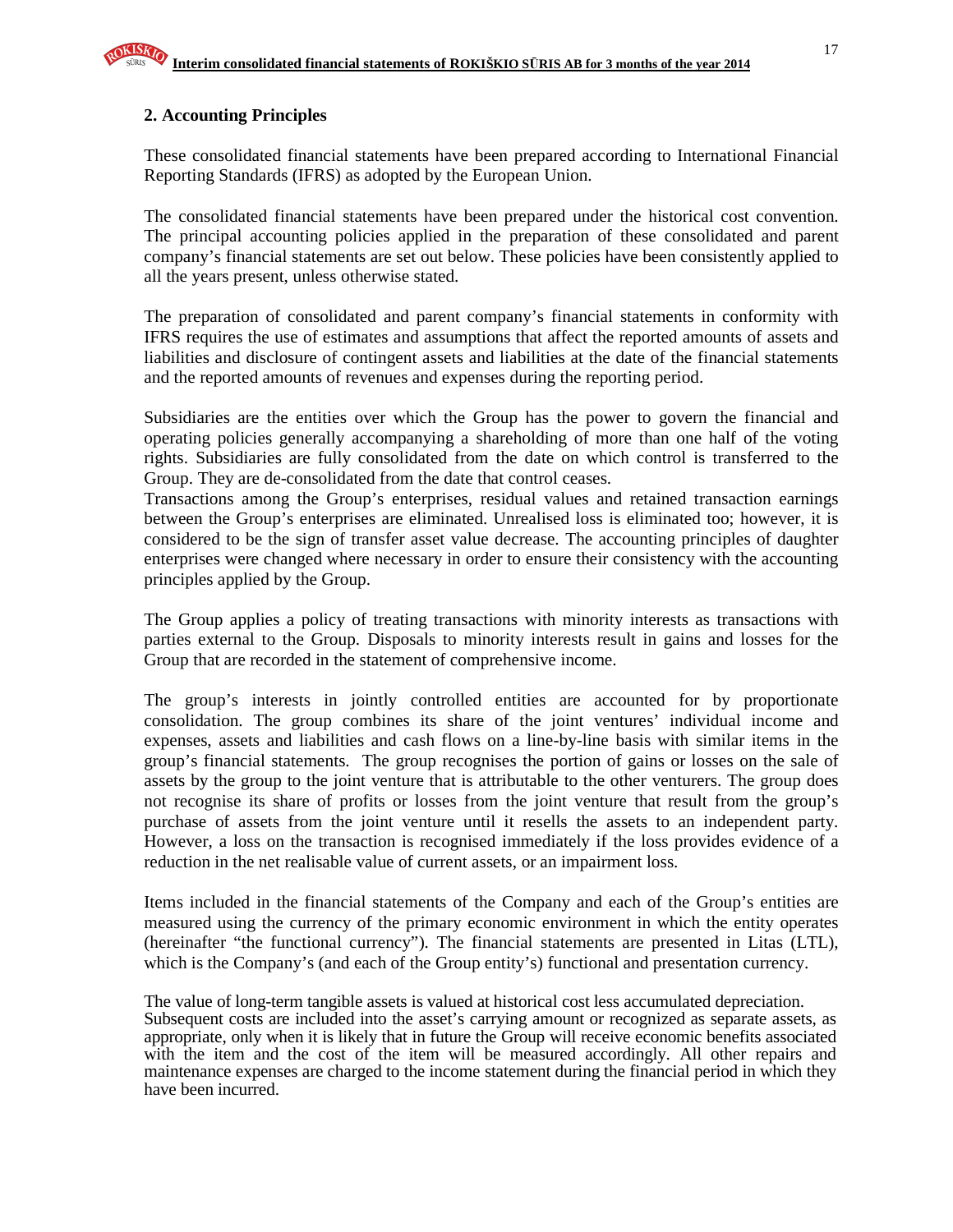Depreciation on property, plant and equipment is calculated using the straight-line method to allocate their cost to their residual values over their estimated useful lives, as follows:

| <b>Buildings</b>                                     | $15 - 55$ years |
|------------------------------------------------------|-----------------|
| Plant & machinery                                    | $5 - 29$ years  |
| Motor vehicles                                       | $4 - 10$ years  |
| Equipment and other property, plant and 3 - 20 years |                 |
| equipment                                            |                 |

The asset residual values and useful lives are reviewed, and adjusted, if appropriate, at each balance sheet date.

The Group's software which is expected to bring the Group material benefit in future, is valued at cost price less accumulated depreciation. Depreciation is calculated using the straight-line method for the estimated useful life from 1 to 5 years.

Loans and receivables are non-derivative financial assets with fixed or determinable payments that are not quoted in an active market. They are included in current assets, except for maturities greater than 12 months after the balance sheet date. These are classified as non-current assets. Loans and receivables are classified as 'trade and other receivables' in the balance sheet.

Inventories are subsequently carried at the lower of cost and net realisable value. Cost is determined by the first-in, first-out (FIFO) method. The cost of finished goods and work in progress comprises raw materials, direct labour, other direct costs and related indirect production overheads, but excludes borrowing costs. Net realisable value is the estimated selling price in the ordinary course of business, less the costs of completion and selling expenses.

Loans granted and amounts receivables are recognised initially at fair value and subsequently measured at amortised cost using the effective interest method, less the amount of impairment loss. A provision for impairment of amounts receivables is established when there is objective evidence that the Group will not be able to collect all amounts due according to the original terms of receivables. The impairment amount is the difference between the asset's carrying amount and the present value of estimated future cash flows, discounted at the original effective interest rate. The amount of the provision is recognised in the statement of comprehensive income within 'general and administrative expenses'. Bad debts are written off during the year in which they are identified as irrecoverable.

Cash and cash equivalents are carried at nominal value. For the purposes of the cash flow statement, cash and cash equivalents comprise cash on hand and at bank and bank overdrafts. Bank overdrafts are included in borrowings in current liabilities on the balance sheet.

Ordinary shares are stated at their par value. Consideration received for the shares sold in excess over their nominal value is shown as share premium. Incremental external costs directly attributable to the issue of new shares are accounted for as a deduction from share premium.

Where the Company or its subsidiaries purchase the Company's equity share capital, the consideration paid including any attributed incremental external costs is deducted from shareholders' equity as treasury shares until they are sold, reissued, or cancelled. No gain or loss is recognised in the statement of comprehensive income on the sale, issuance, or cancellation of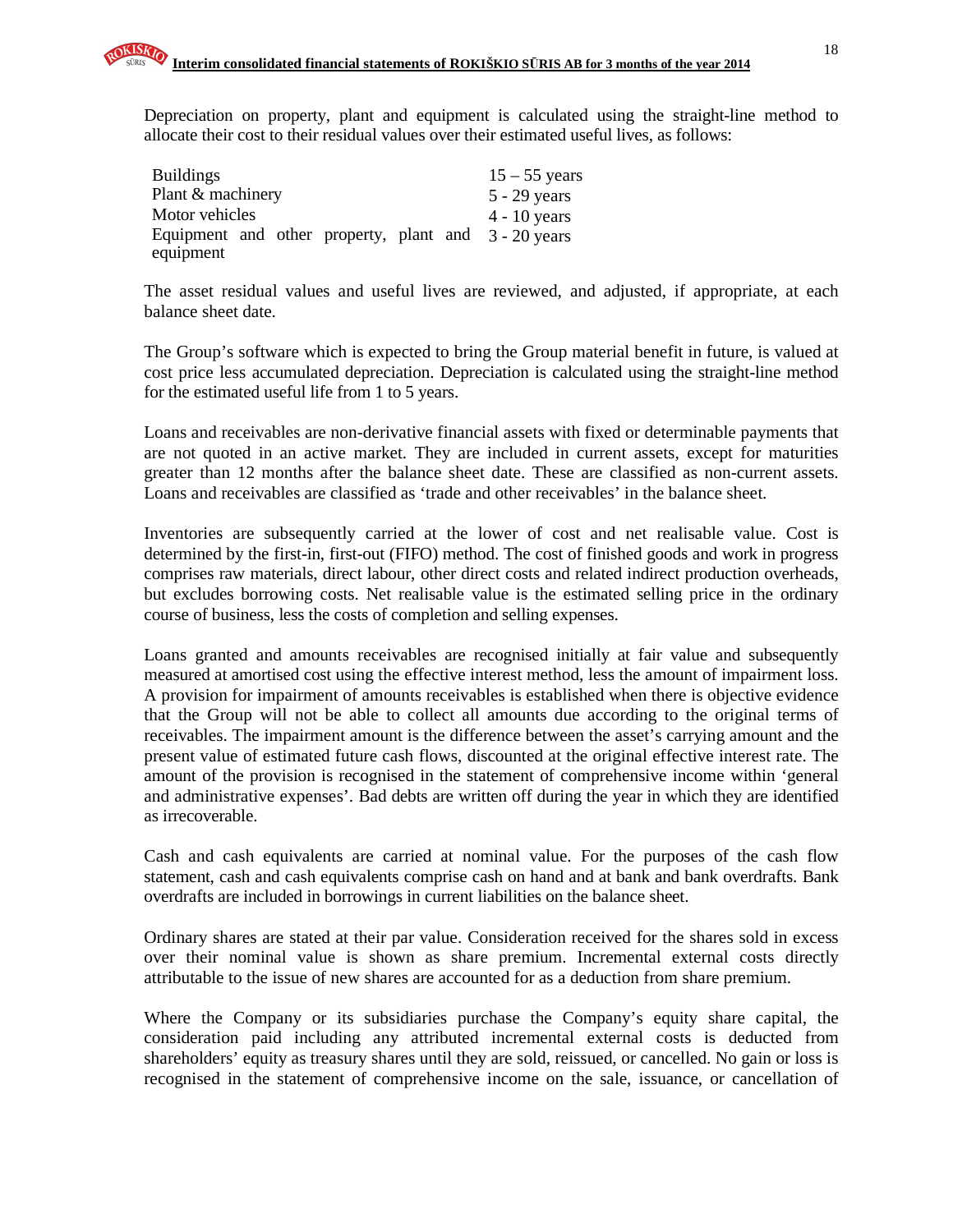treasury shares. Where such shares are subsequently sold or reissued, any consideration received is presented in the consolidated financial statements as a change in shareholders' equity.

Other reserves are established upon the decision of annual general meeting of shareholders on profit appropriation.

Borrowings are recognised initially at fair value, net of transaction costs incurred. Borrowings are subsequently stated at amortised cost. Any difference between the amount at initial recognition and the redemption value is recognised in the statement of comprehensive income over the period of the borrowings using the effective interest method.

Profit is taxable at a rate of 15 per cent (2013: 15 per cent) in accordance with the Lithuanian regulatory legislation on taxation.

The Group pays social security contributions to the state Social Security Fund (the Fund) on behalf of its employees based on the defined contribution plan in accordance with the local legal requirements. Social security contributions are recognised as expenses on an accrual basis and are included in payroll expenses.

Revenue comprises the fair value of the consideration received or receivable for the sale of goods and services in the ordinary course of the Group's activities. Revenue is shown net of value-added tax, returns, rebates and discounts and after eliminated sales within the Group. Revenue from sales of goods is recognised only when all significant risks and benefits arising from ownership of goods is transferred to the customer.

Interest income is recognised on a time-proportion basis using the effective interest method.

Dividend distribution to the Company's shareholders is recognised as a liability in the Group's financial statements in the period in which the dividends are approved by the Company's shareholders.

Basic earnings per share are calculated by dividing net profit attributed to the shareholders from average weighted number of ordinary registered shares in issue, excluding ordinary registered shares purchased by the Company and the Group and held as treasury shares.

Operating segments are reported in a manner consistent with the internal reporting provided to the chief operating decision-maker. The chief operating decision-maker, who is responsible for allocating resources and assessing performance of the operating segments, has been identified as the Board of directors that make strategic decisions.

The Group's management identified the following operating segments within the Group: hard cheese, semi hard cheese, butter, milk, cream, sour cream, sour milk, yogurt, curds, curd cheese and other. These operating segments were aggregated into two main reportable segments, based on similar nature of products, production process, type of customers and method of distribution.

Government grants are recognised at fair value where there is sufficient evidence that the grant will be received and the Group and the Company will comply with all conditions attached.

Government grants received to finance acquisition of property, plant and equipment are included in non-current deferred income in the balance sheet. They are recognised as income on a straightline basis over the useful life of property, plant and equipment concerned.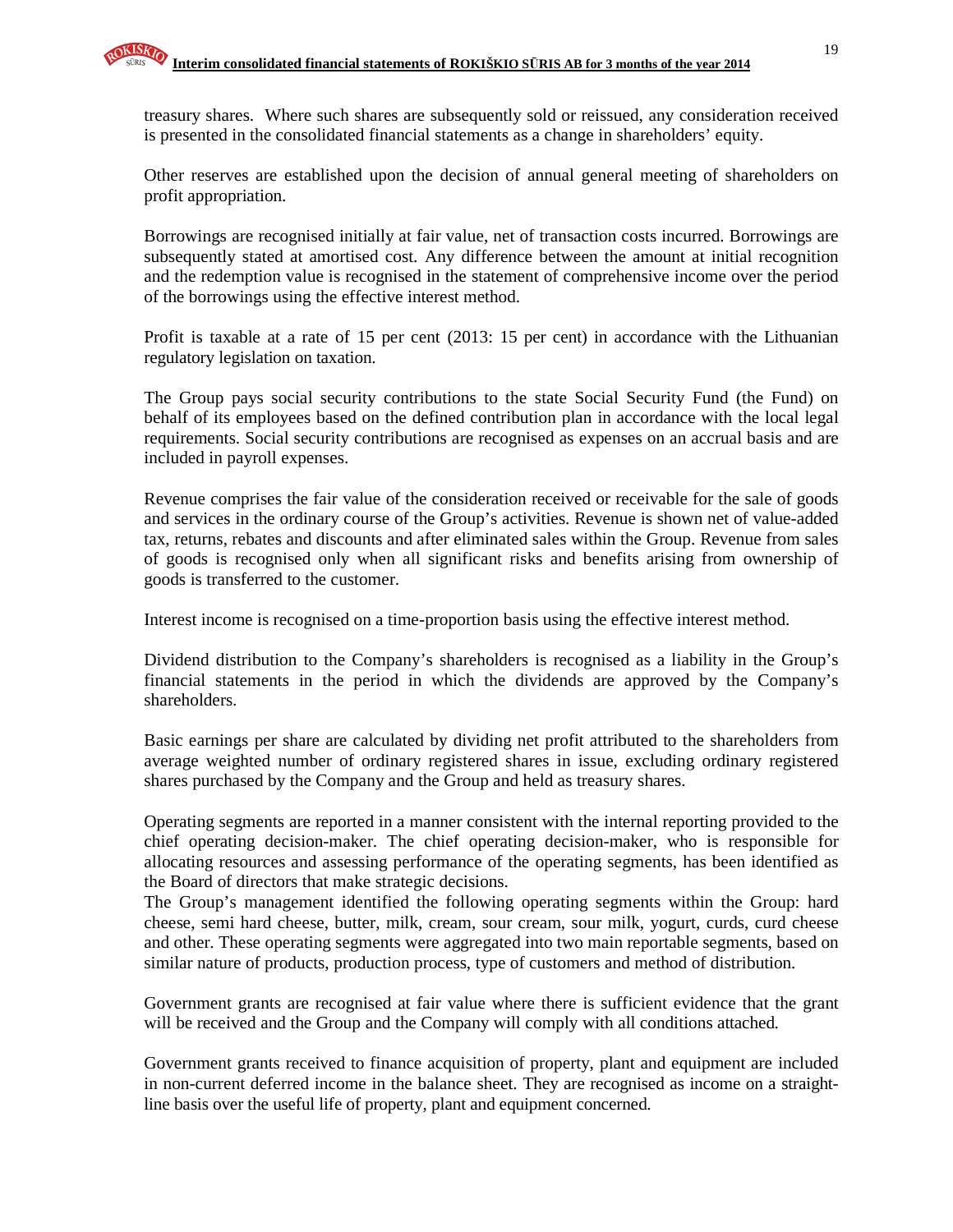Provisions are measured at the present value of expenditures expected to be required to settle the obligation using pre-tax rate that reflects current market assessments of the time value of money and the risks specified to the obligation. The increase in the provision due to passage of time is

Trade payables are recognised initially at fair value and subsequently measured at amortised cost using effective interest method.

With effect from 31 December 2011, the Company and the Group account for property, plant and equipment at revalued amount less accumulated depreciation and impairment loss. Under the newly adopted accounting policy, the revaluation is carried out periodically to ensure that the carrying amount of property, plant and equipment will not differ significantly from the value determined with reference to the fair value at the end of the reporting period. In 2011, the valuation of property, plant and equipment was carried out by Vadasa UAB using the comparative market price method. The Company's management believes the values of property, plant and equipment adjusted under these methods as of 31 December 2011 approximated the fair value. No revaluation of property, plant and equipment was conducted in 2013.

#### **3. Information on segments**

recognised as interest expense.

#### *Business segments and the segments presented by the financial statements*

The Group's top management indicated the following business segments of the Group: hard cheese, semi hard cheese, butter, milk, cream, sour cream, sour milk, yogurt, curds, fresh cheese etc. The segments were coupled into two main segments presented by the financial statements based on alike production procedure, customer group and distribution channels.

The Group's main business segments:

- Fresh dairy products
- Cheese and other dairy products.

Other operations of the Group comprise of raw milk collection. Transactions between the business segments are on normal commercial terms and conditions.

#### *Geographic segments*

Analysis of the Group's income from sales according to markets is as follows:

|                                        | 2014 03 31 | 2013 03 31 |
|----------------------------------------|------------|------------|
| Lithuania                              | 71,378     | 61,075     |
| <b>Countries of EU</b>                 | 94,807     | 77,590     |
| <b>Other (including USA and Japan)</b> | 52,678     | 51,262     |
| <b>Total</b>                           | 218,863    | 189,927    |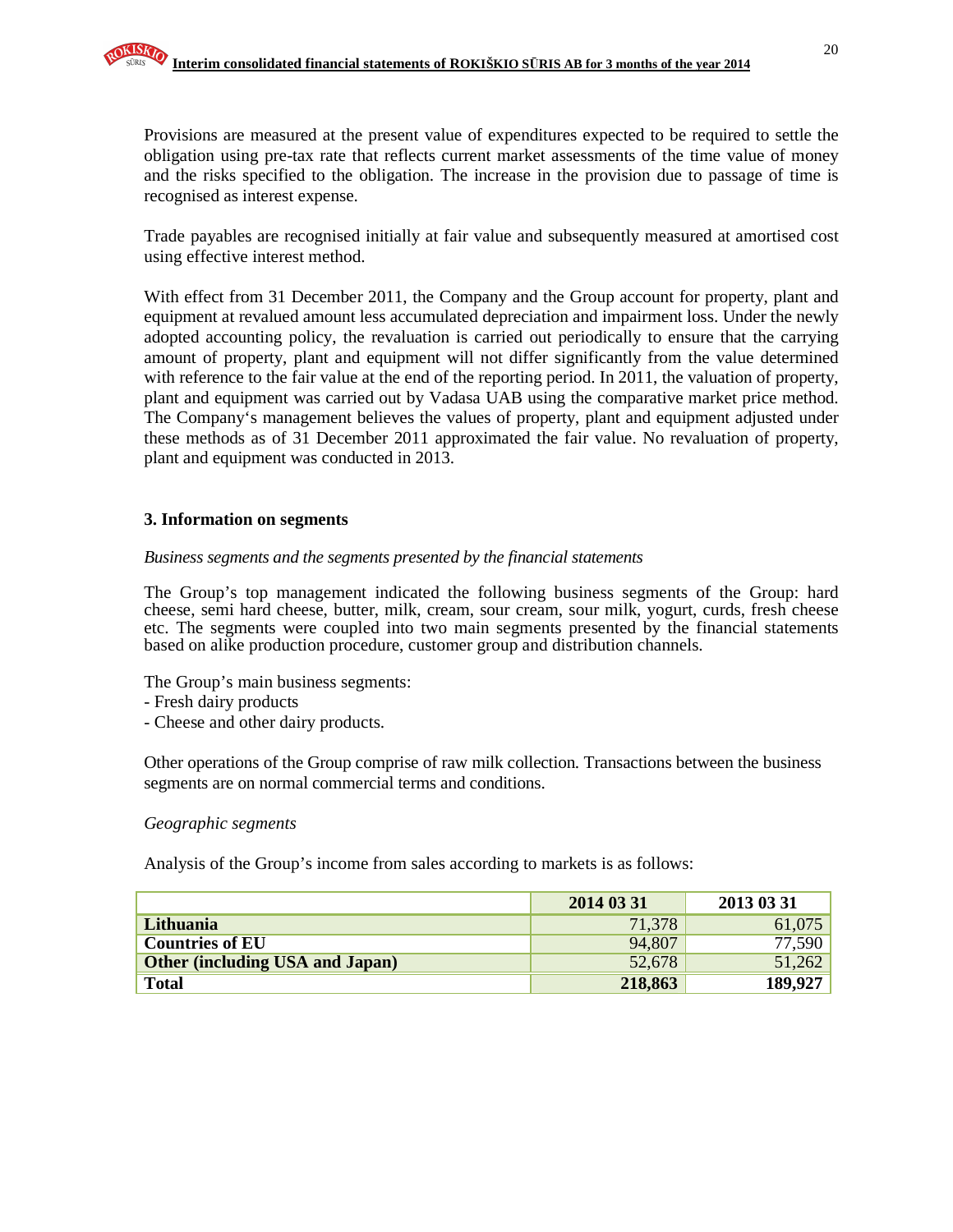Income analysis according to groups:

|                          | 2014 03 31      | 2013 03 31 |
|--------------------------|-----------------|------------|
| <b>Product Sales</b>     | 218,456         | 189,678    |
| <b>Provided services</b> | 40 <sup>7</sup> | 249.       |
| <b>Total</b>             | 218,863         | 189.927    |

#### **4. Long-term tangible assets**

In the income statement the depreciation charge of long-term tangible assets is reported in the following entries: selling and marketing expenses, general and administrative expenses and cost of sales, as well as in production in progress and ready production entries.

Software and intangible asset depreciation charge are accounted in the entry of general and administrative expenses.

#### **5. Other receivables**

As at  $31<sup>st</sup>$  March 2014, the Group's receivables were made of:

|                                      | 2014 03 31 | 2013 03 31 |
|--------------------------------------|------------|------------|
| Long-term loans granted to farmers   | 1,840      | 1,099      |
| Long-term loans granted to employees | 933        | 974        |
| Investments                          | 560        | 551        |
| Loans to other companies             | 40,024     | 38,345     |
| Other                                | 4,571      | 1,166      |
| <b>Total</b>                         | 47,928     | 42,135     |

The repayment terms of loans granted to farmers vary from 2 months to 10 years, whereas the annual interest rate varies from 0 to 10 per cent.

The repayment terms of loans granted to employees vary from 1 to 22 years, whereas the interest rate for them is not calculated. The company's managing bodies believe that the balance sheet values of long-term receivables are their fair values.

#### **6. Inventories**

As at 31<sup>st</sup> March 2014, the Group's inventories were made of:

|                        | 2014 03 31 | 2013 03 31 |
|------------------------|------------|------------|
| Raw material           | 8,946      | 6,469      |
| Production in progress | 25,409     | 23,814     |
| Ready production       | 93,536     | 70,627     |
| Other inventories      | 3,014      | 3,732      |
| <b>Total</b>           | 130,905    | 104,642    |